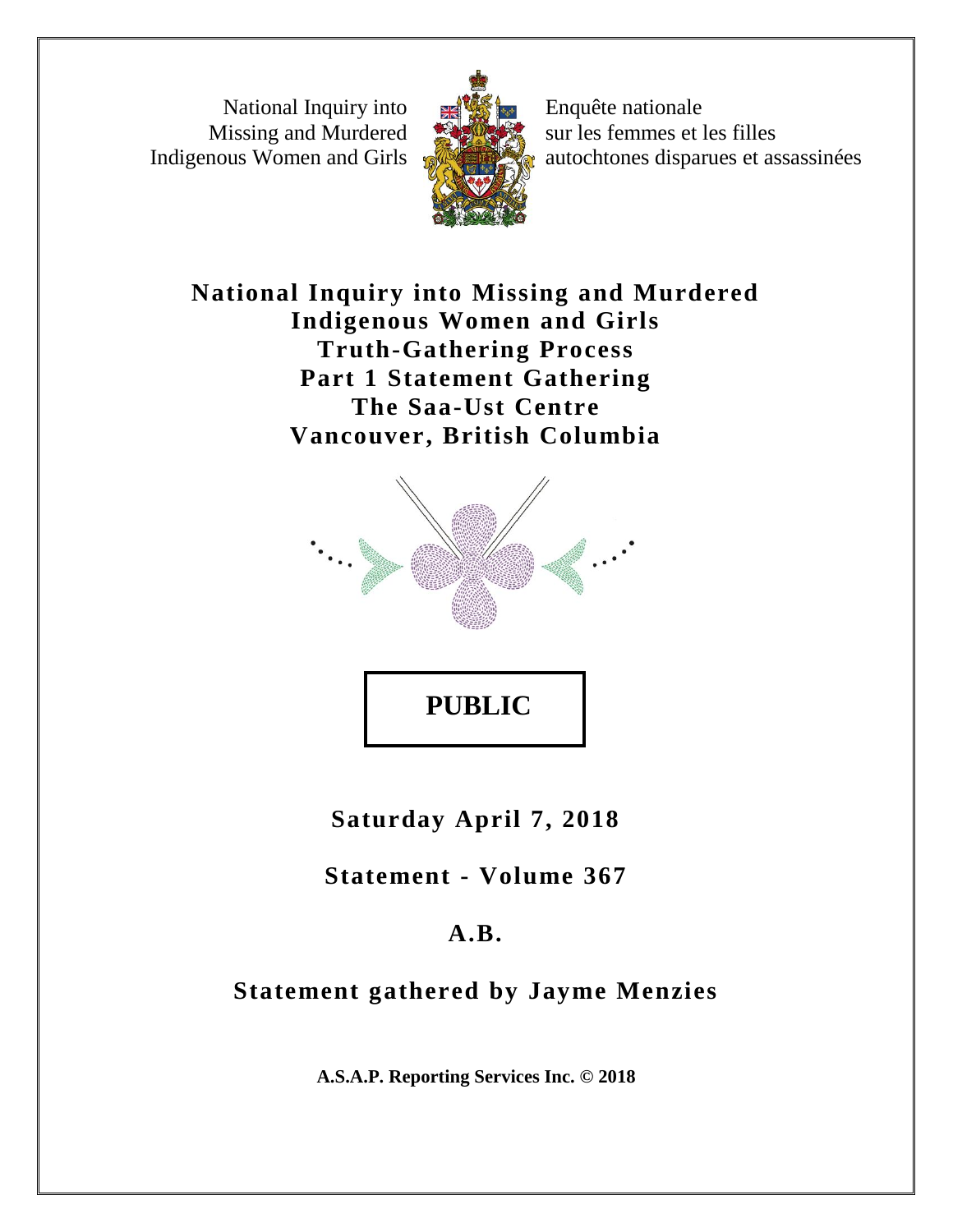#### **ORDER**

On May 14, 2019, Chief Commissioner Marion R. Buller ordered that all individuals and social services organizations named in this public transcript, and any related documents, be rendered anonymous. This order was made pursuant to Rule 7 of *Legal Path: Rules of Respectful Practice*.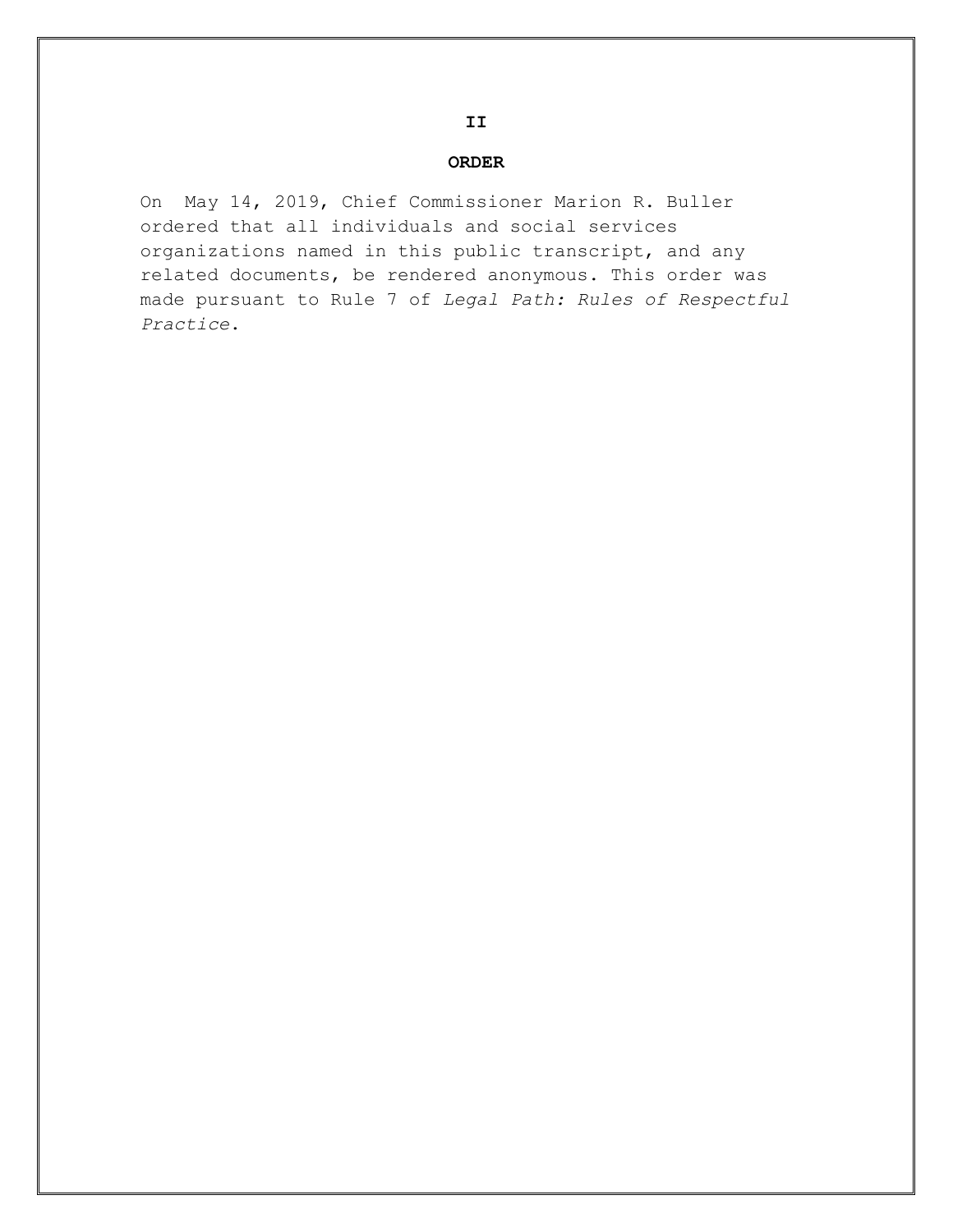#### **TABLE OF CONTENTS**

**Statement Volume 367 April 7, 2018** PAGE **Witness: A.B. Statement Gatherer: Jayme Menzies** Statement of A.B. . . . . . . . . . . . . . . . . . . . 1

Reporter's certification . . . . . . . . . . . . . . 31

**List of documents provided by witness:**

**ITEM 1** Business card of the witness.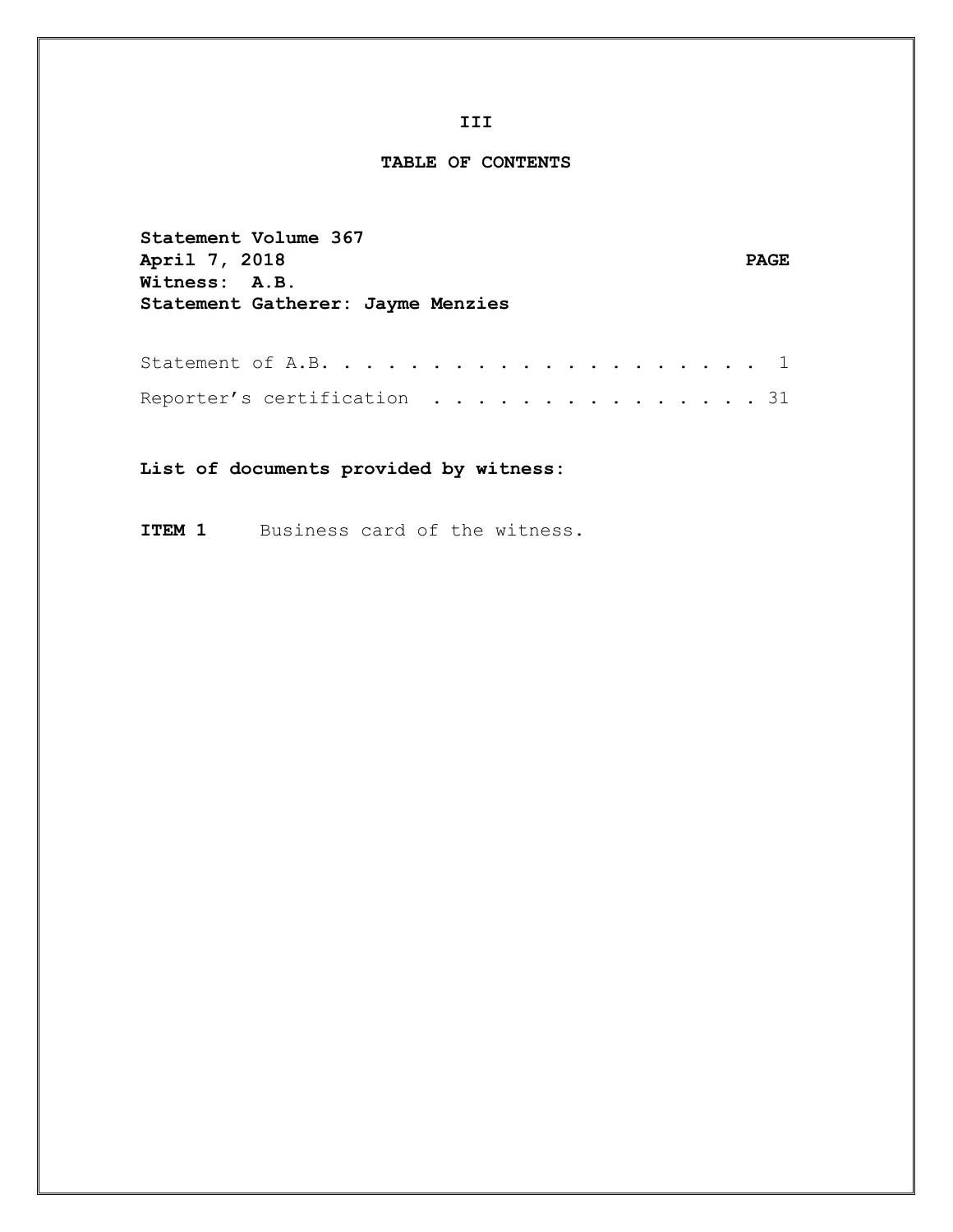Statement - Public 1 A.B.

 Vancouver, British Columbia --- Upon commencing on Saturday, April 7, 2018 MS. JAYME MENZIES: So the audio has started. The video has started. My name is Jayme. I'm from Manitoba. And the date is April 7, yup. Okay, the floor is yours, [A.], go ahead. MS. A.B.: So I'm [A.B.]. I'm a very proud member of the Squamish Nation. Today is my grandson's birthday, so I think it's very fitting that I come and talk about the levels of violence that First Nations women experience, witness down here in the Downtown Eastside. I felt obligated to come and talk to them because it's a little bit cheaper for me to come here than it is for me to go over to England like my great- grandfather did. But nothing has changed down here. As I child, my mum was with a series of non-Native men, and every one of them beat the shit out of her. And every one 19 I called the cops, and every one the response was the same. And here I am 60 years later and nothing has changed. The same shit still happens. I'm so disheartened. I've been working down here for ten years. And in the last couple of weeks I've witnessed way more violence than ever before. And I don't know what's making it worse, but I know the response is wrong. I was in an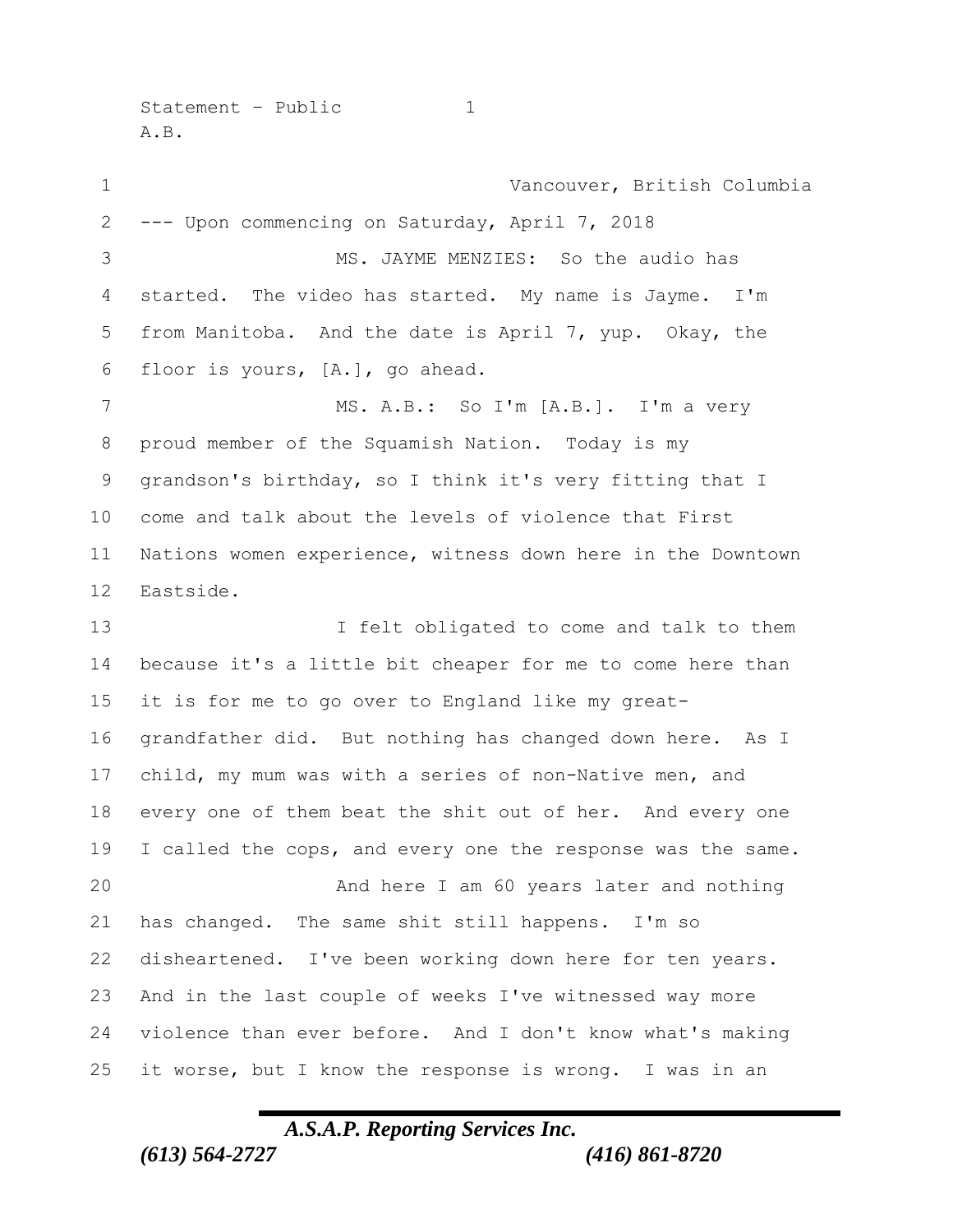Statement - Public 2 A.B.

 SRO building doing my rounds and I hear a man screaming at a woman. Well, you know he's screaming at a woman by the things he's saying to her. And so I run up the stairs and walk in the room, and there is at least ten white people standing around a Native couple, while the man yells and screams and calls her every dirty name in the book. And 7 all the people -- and they are men and women -- just stand there and watch it; same as they did when I was a kid and the stepfathers used to beat up my mum, nobody did anything, they just watched. Finally, somebody picks up the phone and calls the cops. And guess what the cops do? Handcuff the woman and take her out of there, and she's barred.

 So that made me sick for like a week. I was sick about it. I just couldn't figure out what went wrong and why does everybody stand around and talk about it. It turns out that it's WorkSafeBC. They're told that they can't intervene, that if it's a domestic violence situation that staff can't put their life in danger. So that's a clear example of systemic racism and how it works against us.

 Two weeks -- well, about ten days later, I was with a police officer and explained to the police officer how I felt about this situation, and how disheartening it was for me to witness it, that nothing has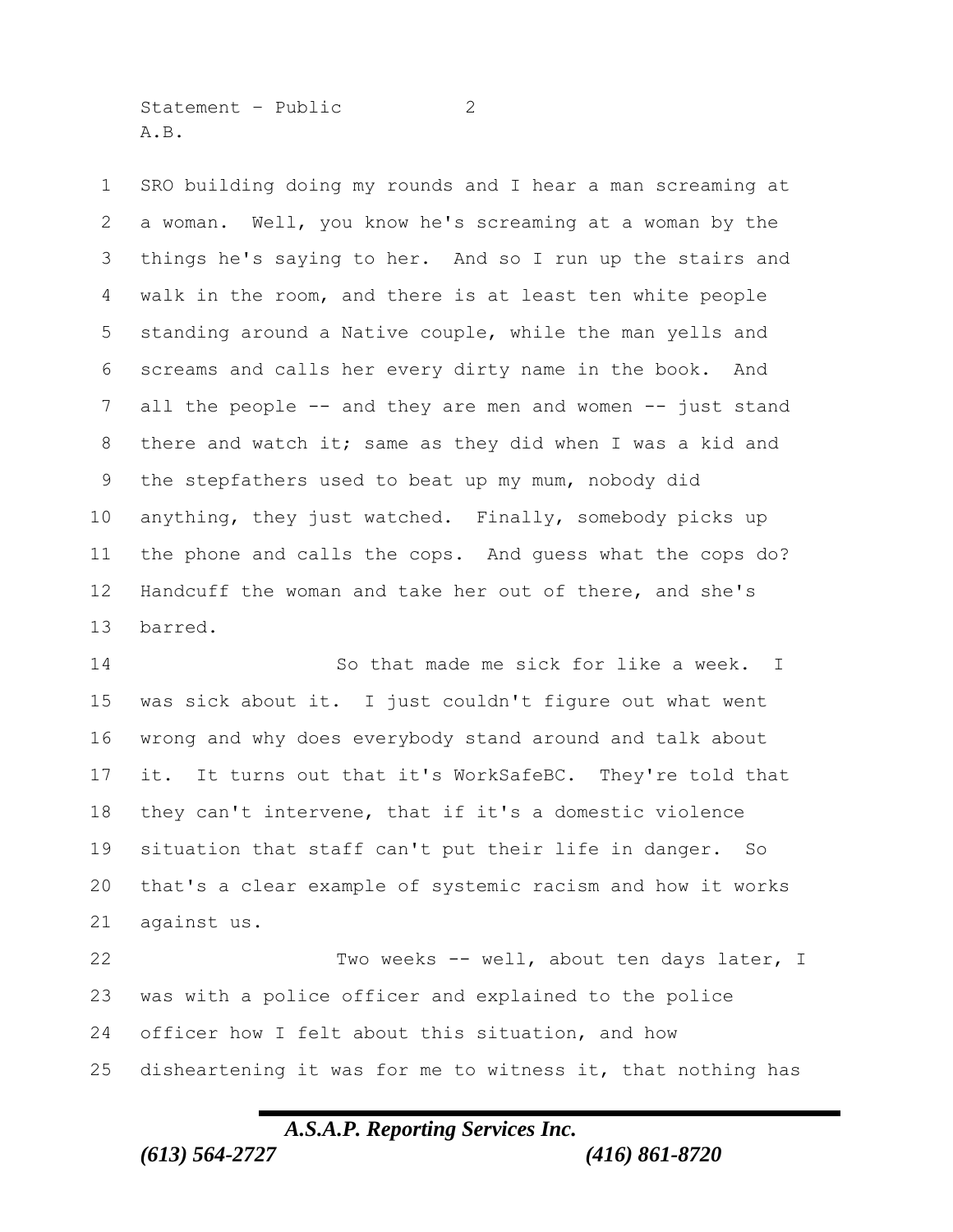Statement – Public 3 A.B.

 changed. And the same couple come around the corner on the street. And he is saying the same stuff to her again, and again, and again. And I turn and I say to the police officer, "This is the couple I was telling you about. This is what goes on." So the police officer watches this for a few minutes. When the violence escalates to the point where it becomes a concern to her, she pulls her wallet out of her back pocket with her badge, because she was in plain clothes, races over and removes the woman and harasses -- tells the woman, "You need a safety plan."

 At that point I'm really upset now because what is your safety plan if all the staff in your building know, and they just stand and watch it, and then you get put in handcuffs? Now there's a cop there and she watches it and then you get shit for it. What is the safety plan? Call Ghostbusters? Like -- or if you ask a cop how many people have been -- how many men have been incarcerated for beating up women, the answer is a big zero. They do nothing about it here in BC. The only time the cops ever - - anybody ever does any jail time for assault -- no matter how severe. I have women that I've worked with that the 22 cops have watched their boyfriends punch them in the face. Still nothing happens. The only time they get in trouble from the police is when they breach the conditions the judge sets.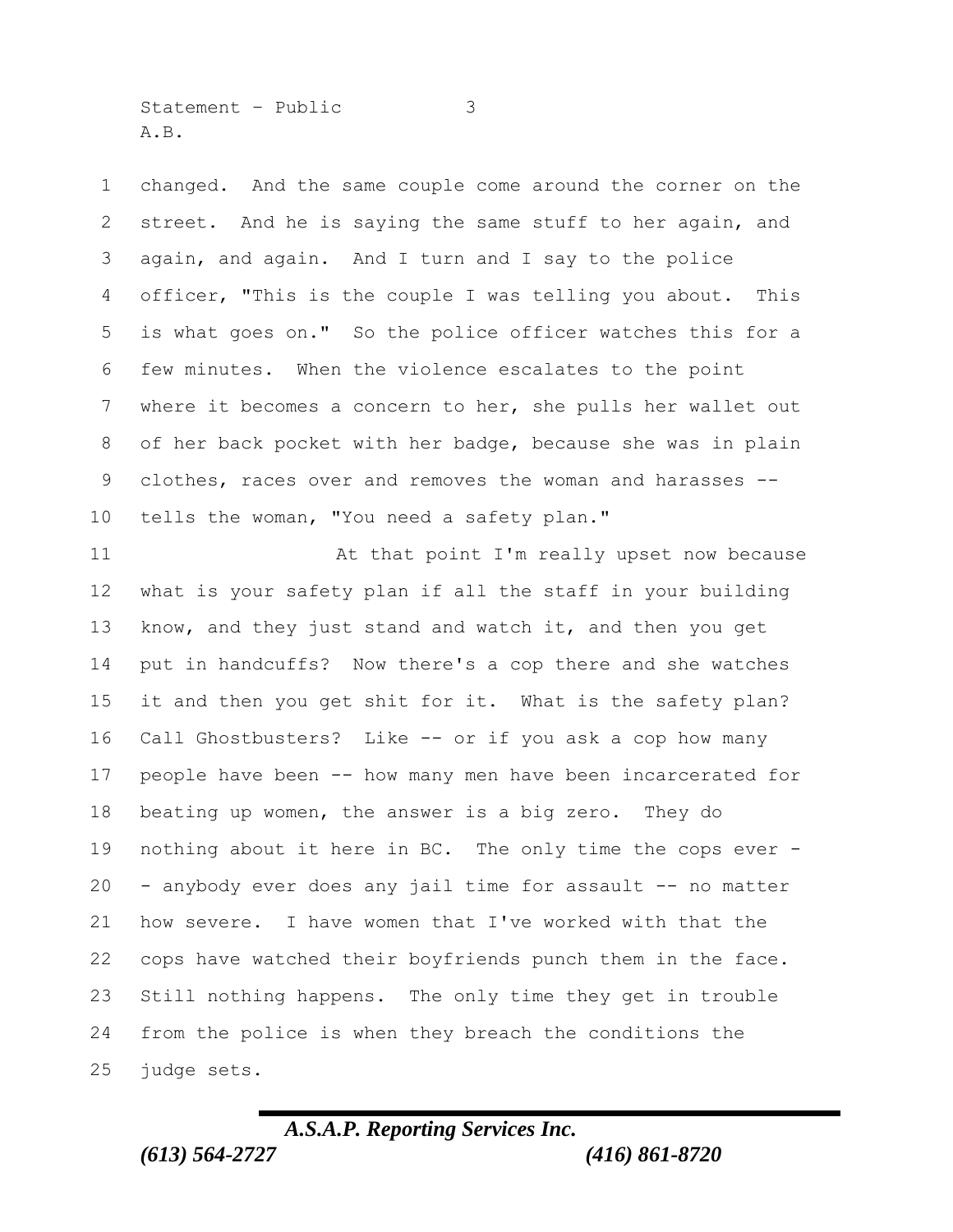Statement – Public 4 A.B.

1 So how is that not systemic racism? Like how is that not society saying, "It's okay, you can beat up your wife, but don't you dare not listen to the judge. If the judge tells you that you can't go to 5 Orange Street, you better not go there, because if you go there you'll get -- then you'll go to jail. But go ahead, beat your wife as much as you like." Like that's just horse shit. And it just keeps going on, and on, and on. I keep talking about the glass ceiling. First Nations people have no choices in the economic world either. You know, we're always told, "Get a job. Assimilate, get a job. You're a part of Canada." Where can we work? Do you see us at Shoppers Drug Mart? No. Do you see us in -- driving a bus or a cab? No. Where do you find us? On skid row in the lower sections of society. And those of us that work are allowed to work taking care of the people who are a part of cultural genocide. That's it. How is that a nice option? How is that fair? How is that not discriminating when those are my choices: to raise my family, I have to work with addictions or be addicted? And that's it, I have no other choices. And I think that's wrong. And it really, really pisses me off that 60 years ago, when I was a child calling the police crying and telling them, "He's beating up my mum, he's beating up my mum, come and help me", and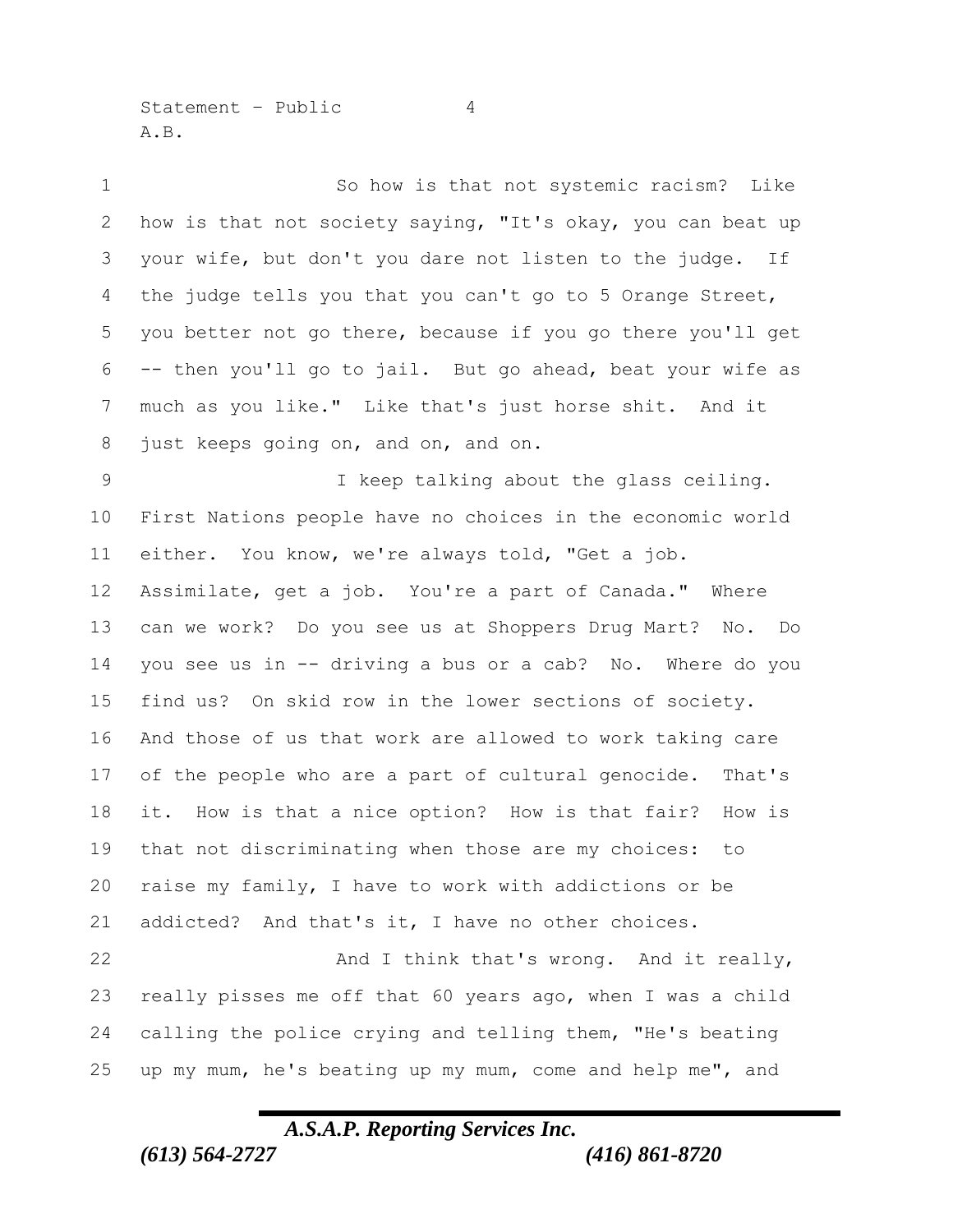Statement – Public 5 A.B.

 60 years later nothing has changed? It's still exactly the same. Like give your heads a shake. You don't need a bloody inquiry to know it's wrong. You just need to retrain your police, change some of your policies. If WorkSafeBC says it's wrong to have people going in and stopping violence, then who does stop it? Like what are the answers to this? If workers can't stop it because that puts them in danger, and cops don't stop it, how are or why? Like what is the purpose here? Where is our protection? That's -- my biggest question is: Where is our protection? You keep us in poverty on our own land; you keep us tied down with nothing; you feed us drugs; you feed us fentanyl; you feed us carfentanyl; what are we supposed to do?

 So if makes me angry and it makes me sad. I would be less angry if I was speaking to a Native woman because then they would understand what I went through. When I speak with non-Native people I just get angrier and angrier. What are you doing to stop it? Like nobody does anything to stop it. It's just all so approved of. And it's disgusting to live like this. It's disgusting to live on your own land, in your own country -- and I pay taxes, huge taxes, because I work all the time. I work 60, 65 hours a week down here, and I pay over \$1,000 in taxes. Still owe the government money at the end of the year. And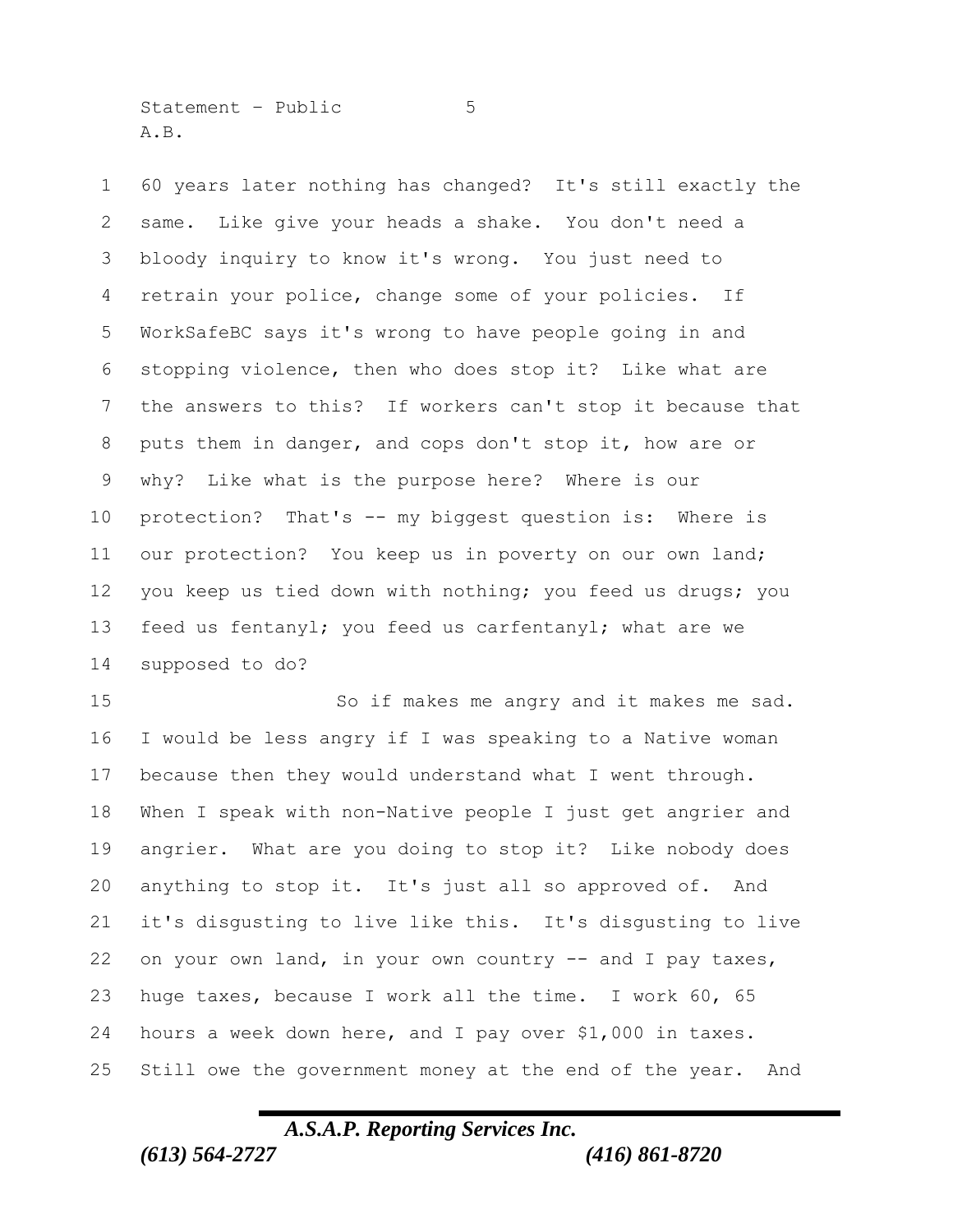Statement – Public 6 A.B.

for what? Like what am I doing it for?

 That's how I feel now. I'm so disheartened after this last two incidences that I don't even know -- I don't even want to come to work anymore. I might as well just quit and be on welfare like everybody else. There's no point. I can't stop the violence and nobody else is going to do anything about it. And I got two granddaughters coming up, and I think, "What's going to happen to them? How are they going to live?" Like it's just wrong. And you shouldn't need to have hundred of us line up and tell you it's wrong. You should know it's wrong, and you should fix it without asking us. That's what I think.

 It's not that hard to fix. You look through your policies, you see where it's wrong, you see what doesn't work, and you change it. That's how easy it is. And if the Canadian government or the Canadian systems cared about us in any way, they would. But it's because we're so -- we're the shit under everybody's feet. We know it down here, and we're angry about it, and we're upset about it, but we have no recourse. We have nothing. There's nothing. And this little inquiry isn't going to do shit either. It's going to spell out the same thing as *Forsaken* did. But what changed? How many years has it been since *Forsaken* was -- that inquiry around Picton, what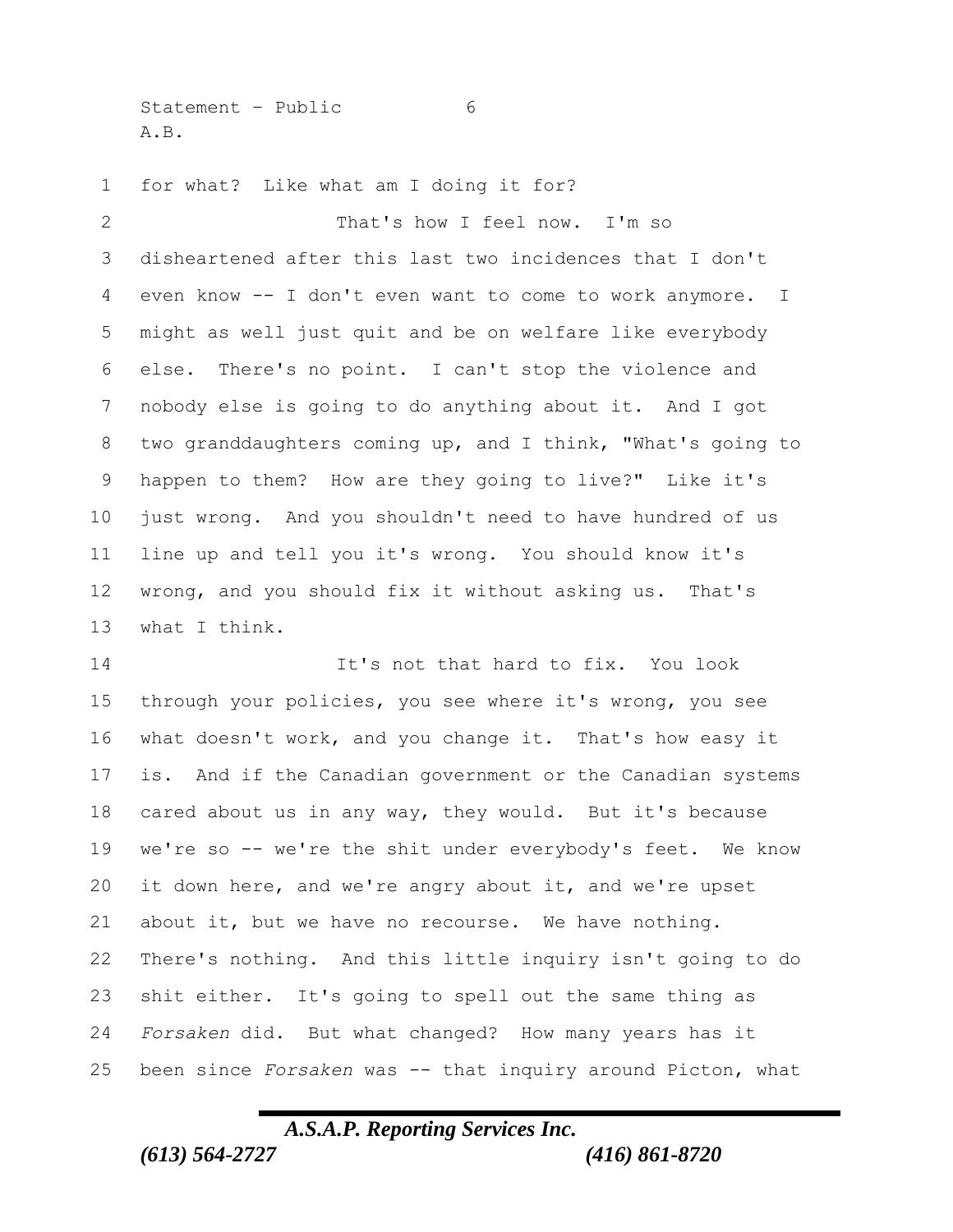$Statement - Public$   $7$ A.B.

 he was allowed to do? And all of those recommendations, none of those have even been enacted. So what good is this? That's how I feel.

 I'm only here because it's cheaper to come and talk here than it is to go over to England. But you guys have to do something and you have to stop it. And only you guys can. We can't. As Aboriginal women we can't stop it because we can't fight our defenders, our beaters, they're men. And we can't fight the cops. Like there's nothing we can do when they're arresting us because we've just been treated badly. Like what are we supposed to do? Do you have any answers at all? Is there any answers? That's what pisses me off, is nobody says anything, everybody just sits and listens.

15 I think that's all I have to say. I think you guys should fix it yourselves. It shouldn't be us fixing it. I say the same thing to the police chief when I meet with him. Like it's bullshit, it's just bullshit how many people are hurt down here. You walk the streets, you see it all the time. Any block, you're in the neighbourhood, go around the corner and you'll see a woman getting beat up, or you'll hear a man calling her down. And the disgusting things they say to the women down here too. Things I don't even like to repeat, but I'm going to say it because it's in a national inquiry. There's a man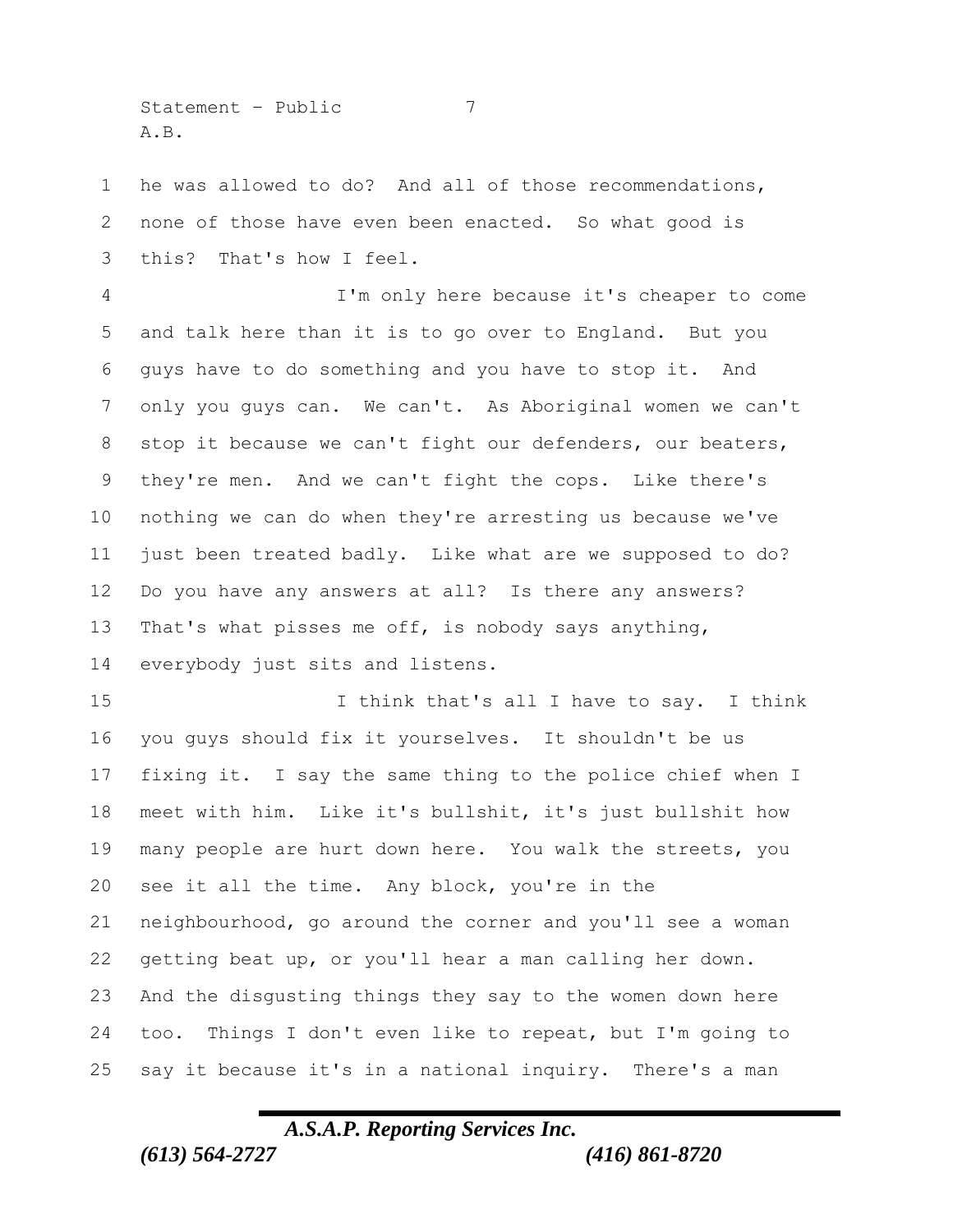Statement - Public 8 A.B.

 fighting with a woman and he tells her, "You're nothing but a fucking piece of skin to make my dick wet." And he's announcing this on the street. And that's what we deal with down here every day. Now because we're poor we're expected to deal with it? I don't think that's right.

 If we're addicted, half the reasons these people get addicted is male violence. If you ask a lot of the girls, "How did your addiction start?" "Oh, I came to party, I went to a party, and the guys gave them all free drugs." Once they're drunk they inject them, and they wake up on Monday morning and they're addicted. Okay? So -- and that's one of the things that men do to get women to work for them. Where's the protection to stop that? Yes, 14 they go out to party, but come on.

 And then with all the shit that Trudeau is doing in northern BC and across the country with fracking, with mining, with hydro damming, with LNG-ing, all of our land is being raped. So all those reserves up there -- because that's all Indian country. Where are they going? They're coming down here. 13,000 First Nations people live in this end of town, and every week there's more coming. And they're coming here because there's nothing out there for them to do anymore. There's no animals. They can't live off the land. There's no jobs. There's no animals. Like the coyote calls, the bear calls, and everything else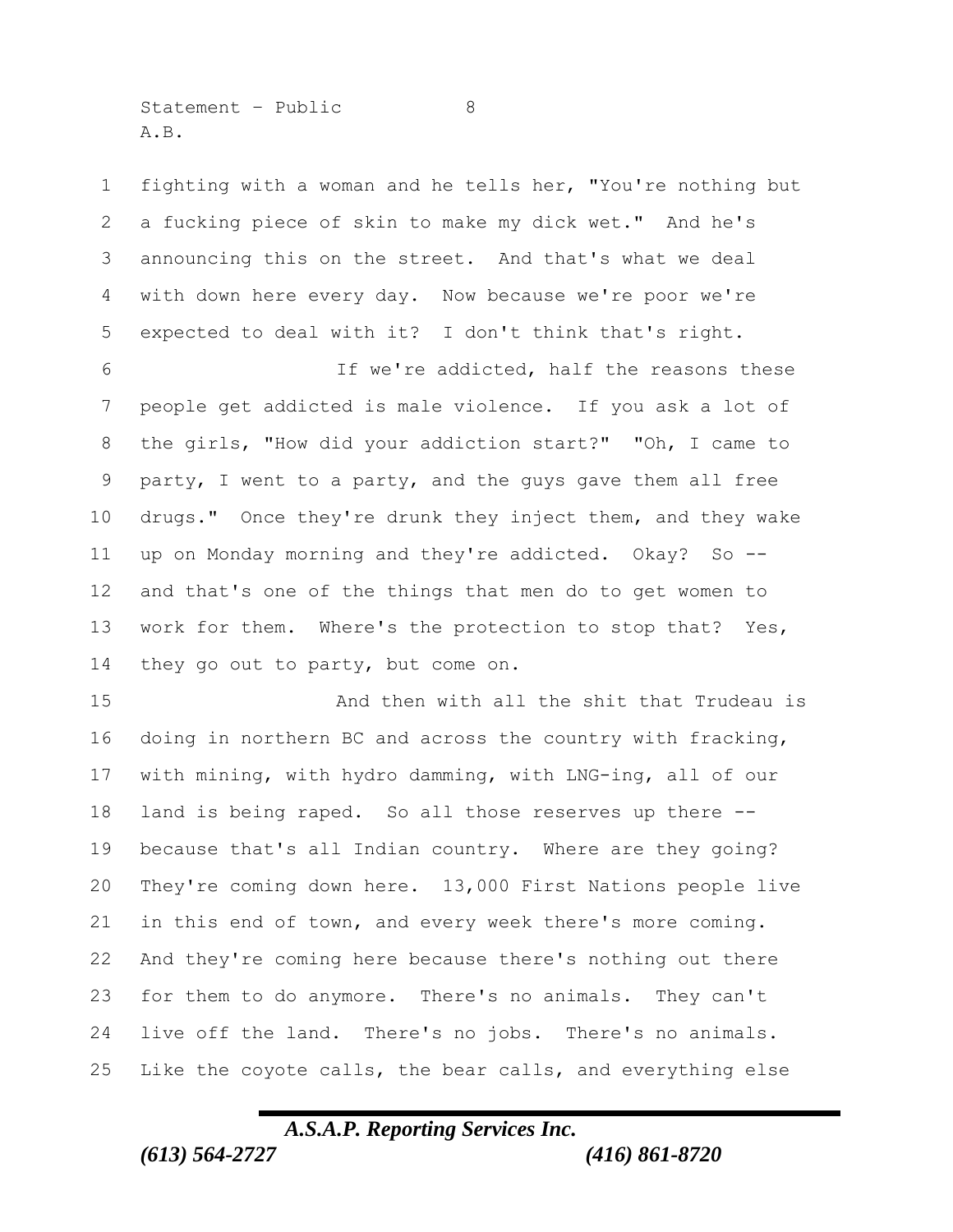Statement – Public 9 A.B.

 that the government has done to end all that up there. And you can't fish anymore, that Japanese thing took care of that.

 So what are First Nations people supposed to do? Have you seen pictures of what the land looks like up there and how they've taken it from people? Either the clear-cut in BC, or the fracking and what's happening in northern Alberta. That's all Crown land, which means it's Indian land. So all of those Native people come down here. Oh, good, they can get a welfare cheque. Oh, good, they can get an SRO with a room down the hall, a bathroom down the hall. How is that living up to treaty responsibilities or the Royal Proclamation of 1763, where the Canadian government promised us a certain amount. None of that is happening either. If we had homes maybe we wouldn't be here. Like we shouldn't be telling you guys this. You guys know this. The stats are out. What is that thing the government does every four years where they do the -- check everybody's house, who lives in it?

 MS. JAYME MENZIES: The census? 21 MS. A.B.: The census. The census reveals all this information. All the information about how little money we get is revealed. You guys know if you look for the lowest earners, more than 60 percent of them are going to be First Nations. You look for addictions, more than 60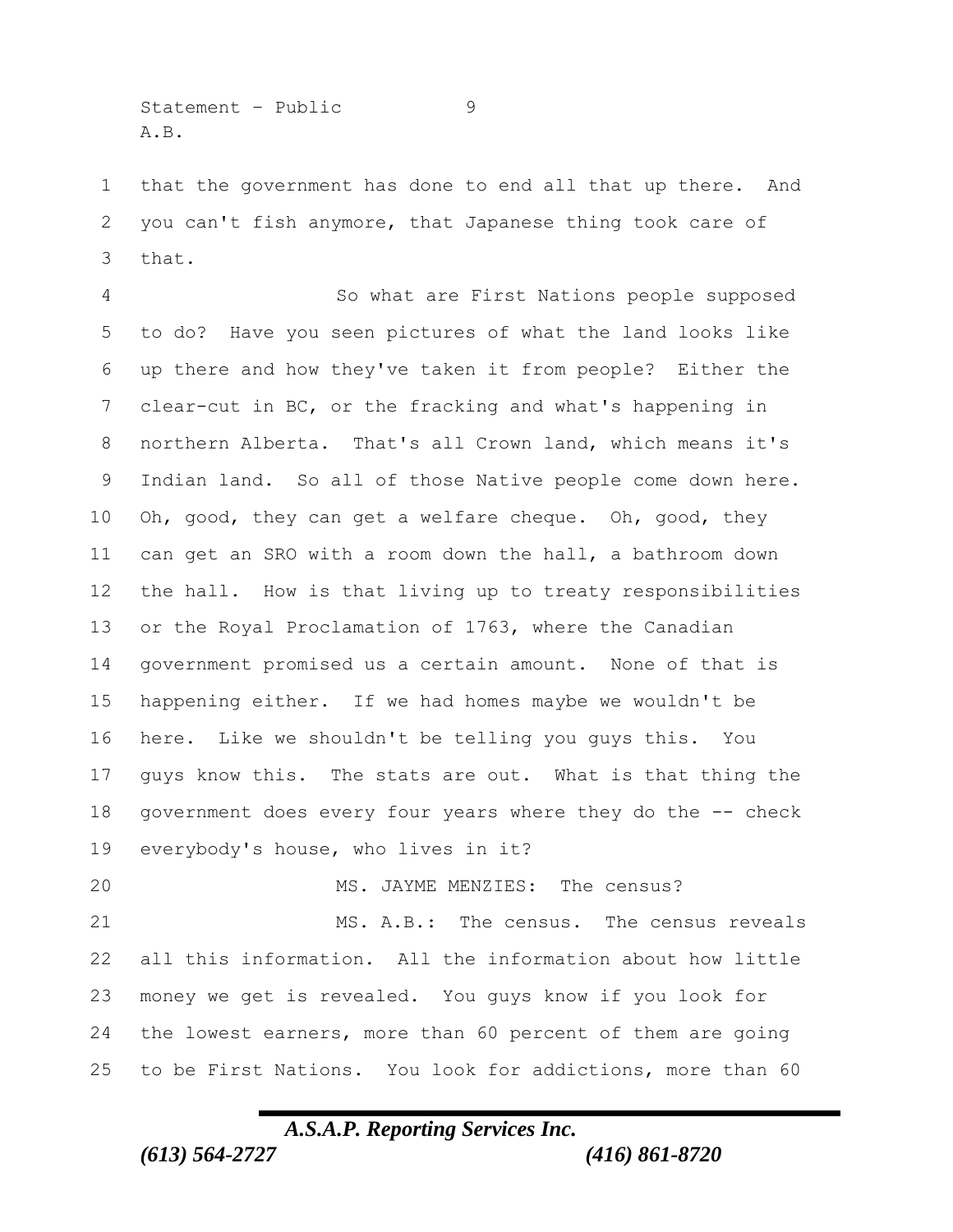Statement - Public 10 A.B.

 percent of them are going to be First Nations. Look for incarceration, more than 60 percent are going to be First Nations. Look at children in care, more than 60 percent is going to be First Nations. Look to [Social services organization 1] drop-in centre where people in street bay sex work, more than 60 percent is going to be First Nations.

8 Are we flawed? Are we DNA flawed? Is that what the Canadian government is saying to us? Is that what the Canadian population is saying to us? "There's something wrong with you, this is all you're good for." That's how it feels. Okay? And that's not a good feeling. It's not a good feeling to grow up with. You ask any First Nations woman something about her life, she'll tell you, "All my life I thought there was something wrong with me. I always thought there was something wrong with me. I knew there was something wrong with me." You'll hear them say that in every kind of way. "There's just something wrong with me."

 And then I found out what was wrong with me. What was wrong with me is I'm First Nations. And that's when I got angry. All these years I put up with this violence, I put up with this shit, thinking that it was me; and it wasn't me. It's the system. It's the society. And it angers me that nobody does anything about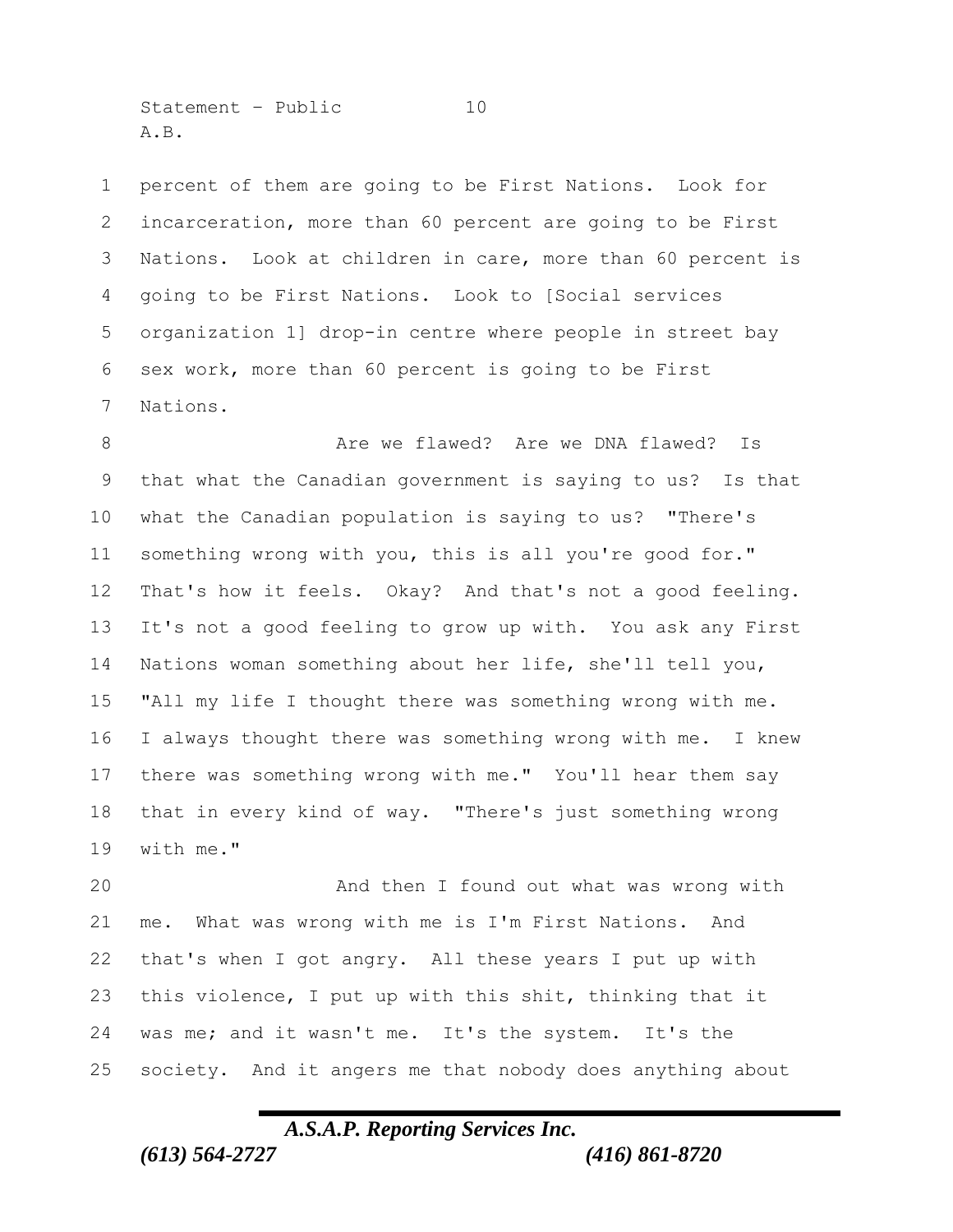Statement - Public 11 A.B.

 it. It really, really angers me. Look at our babies, look at our children, look at them in care, look at how quickly you guys are taking them. They're not even given a chance. You know, they're taken right away. I have mums telling me, "I don't go visit my kids in care anymore because the social workers told me I couldn't speak my language to them." Like what kind of sense does that make, that a mother is not allowed to speak in her own language? Yet you get on a BC bus and you'll hear ten other languages. But our language isn't good enough? And that's how it feels. Like you can speak French in this country, you can speak East Indian in this country, you can speak any European language, but try speaking First Nations, and, oh no, it's all hell breaks loose, our language is bad. Everything about us is bad.

16 16 If we're that rotten of a people, well, I mean I can't say, "Why aren't you doing away with us?" Well, you are. That's exactly what's happening. They're killing us off so they don't have to answer the land question. They're killing us off so they don't have to meet the requirements. You know we're only 800,000 people in this country now? Do you know that if you leave your dog outside overnight you get fined, but we're allowed to be outside overnight? And nobody thinks there's anything wrong with that? Like that's just fucked up. And even to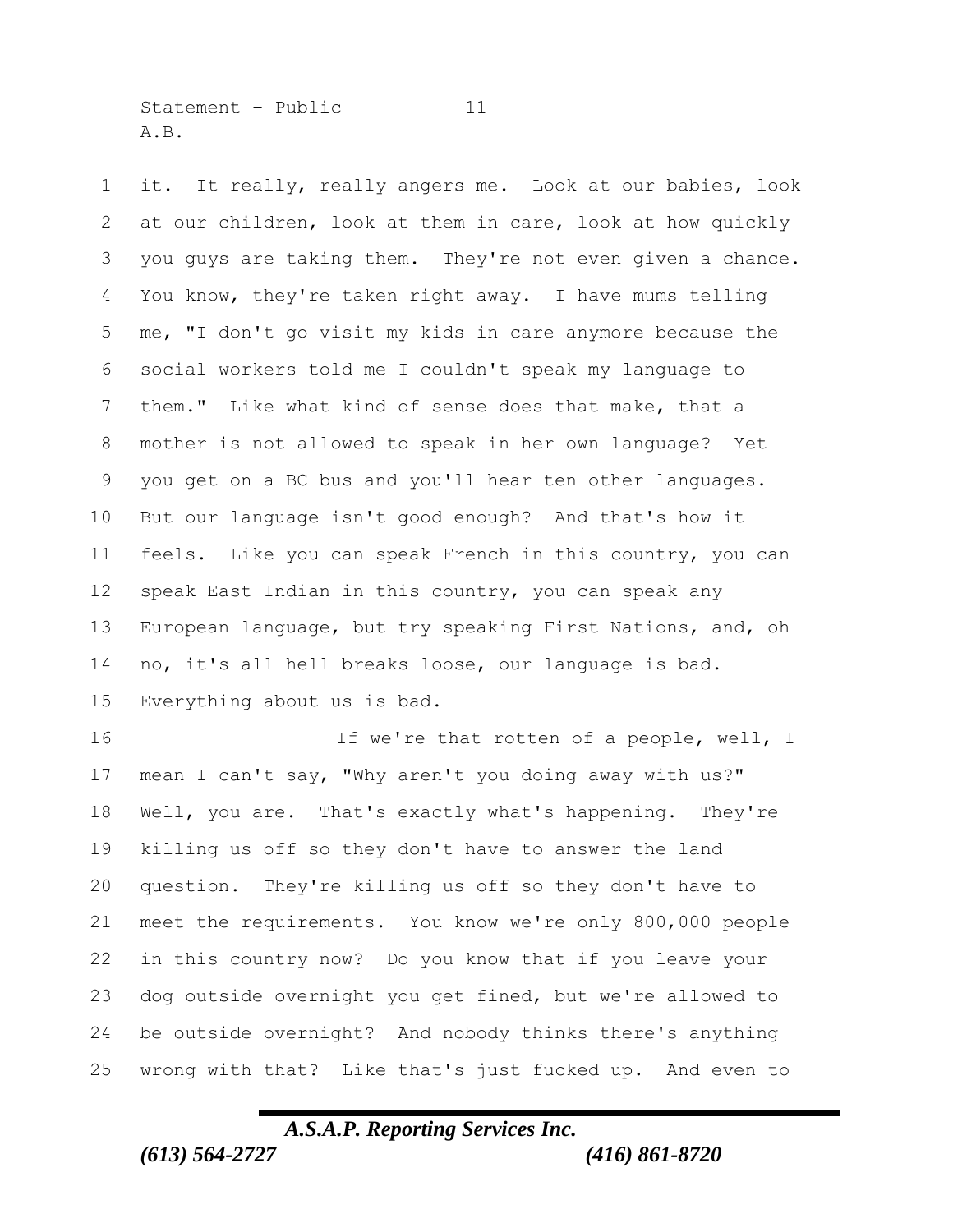Statement - Public 12 A.B.

1 be a citizen of -- if that was happening in my house I wouldn't allow it. And yet everybody sits back. All the white people think it was hundreds of years ago, or that's how they justify their ignorance. And that's another thing, it's not my job to educate non- Native people either. I shouldn't have to be exposed to their stupid questions on the bus, or -- from one end to the other the systemic racism is killing us. Okay? If it isn't you guys doing it intentionally, it's what you've done secretively in the policies that's doing this in. What do you think is going to change after this inquiry? Do you think anything is going to change? 13 MS. JAYME MENZIES: Are you asking me? MS. A.B.: Yeah. 15 MS. JAYME MENZIES: I hope a few things. I can't be certain, but, first of all, I hope that just people being given the opportunity to share and be heard will be one -- one step, because just being heard is -- MS. A.B.: That's a part of it. We can't speak at our jobs. 21 MS. JAYME MENZIES: Yeah, that's what I mean. MS. A.B.: If we speak out at our jobs then we become the problem. MS. JAYME MENZIES: Totally. So to just

*A.S.A.P. Reporting Services Inc.*

*(613) 564-2727 (416) 861-8720*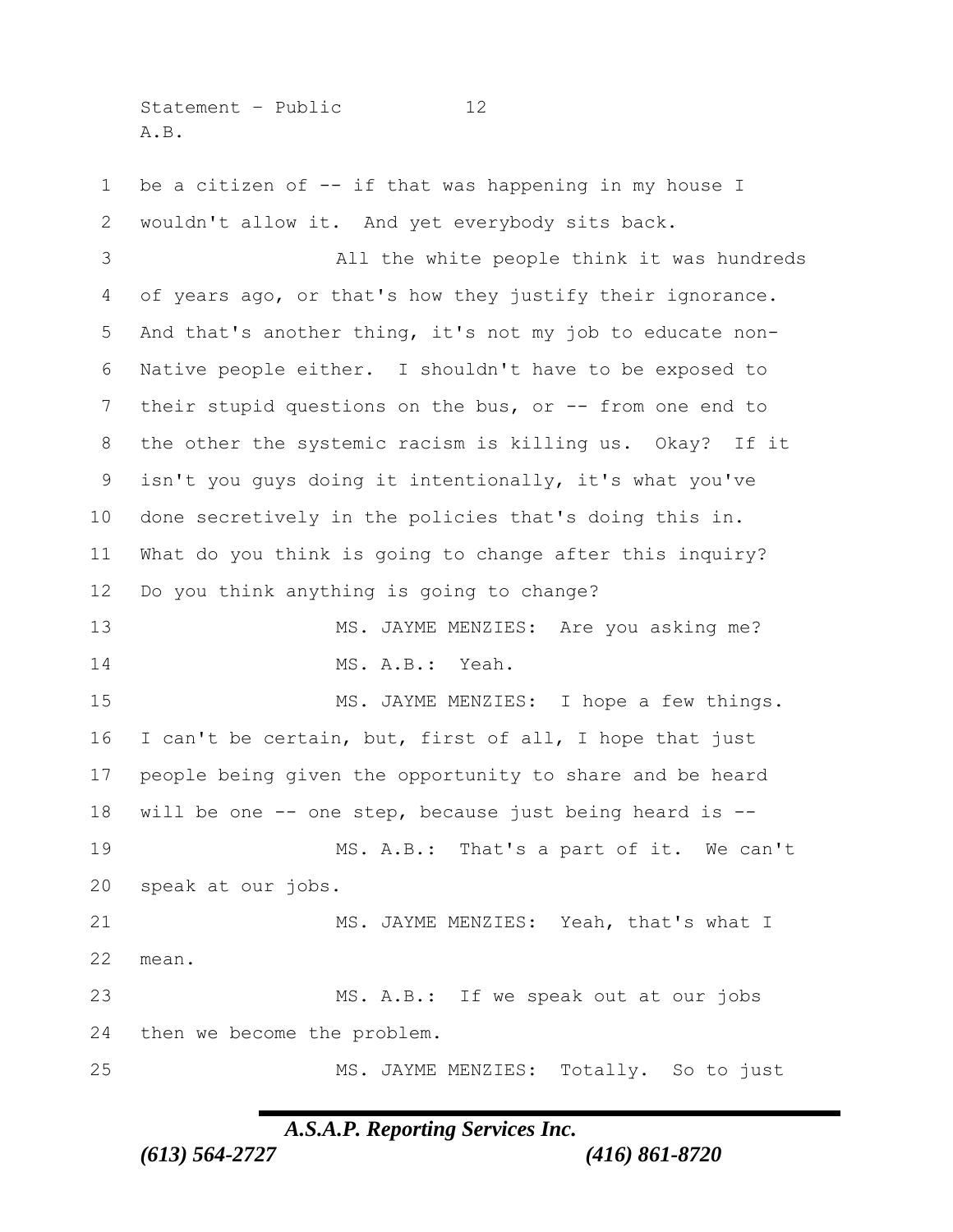Statement - Public 13 A.B.

be heard I think is hopefully one good step.

| $\mathbf{2}$ | MS. A.B.: Well, it's a very small step.                    |
|--------------|------------------------------------------------------------|
| 3            | MS. JAYME MENZIES: It is, it is. It's                      |
| 4            | too small, don't get me wrong. But I hope that that's one  |
| 5            | -- I hope there's a bit of healing there anyway. And then  |
| 6            | I mean the national inquiry, we employ 80 percent          |
| 7            | Indigenous staff, and we're all on the same page, and we   |
| $\,8\,$      | really are hoping for meaningful change. Ultimately our    |
| $\mathsf 9$  | report, our recommendations, our educational tools will be |
| 10           | given to the government and to other institutions. And     |
| 11           | from there we can all continue to push for those to be     |
| 12           | implemented.                                               |
| 13           | MS. A.B.: How do we push? I'm the only                     |
| 14           | person, the only Native person that works in what the boss |
| 15           | calls "the leadership team".                               |
| 16           | MS. JAYME MENZIES: Mmm.                                    |
| 17           | MS. A.B.: So that's there -- I'm a                         |
| 18           | program coordinator at [Social services organization 1].   |
| 19           | MS. JAYME MENZIES: Okay.                                   |
| 20           | MS. A.B.: And I'm the only Native person.                  |
| 21           | MS. JAYME MENZIES: Right.                                  |
| 22           | MS. A.B.: And so I've got to walk in to                    |
| 23           | 12 people.                                                 |
| 24           | MS. JAYME MENZIES: Right.                                  |
| 25           | MS. A.B.: All the other program                            |

*A.S.A.P. Reporting Services Inc.*

*(613) 564-2727 (416) 861-8720*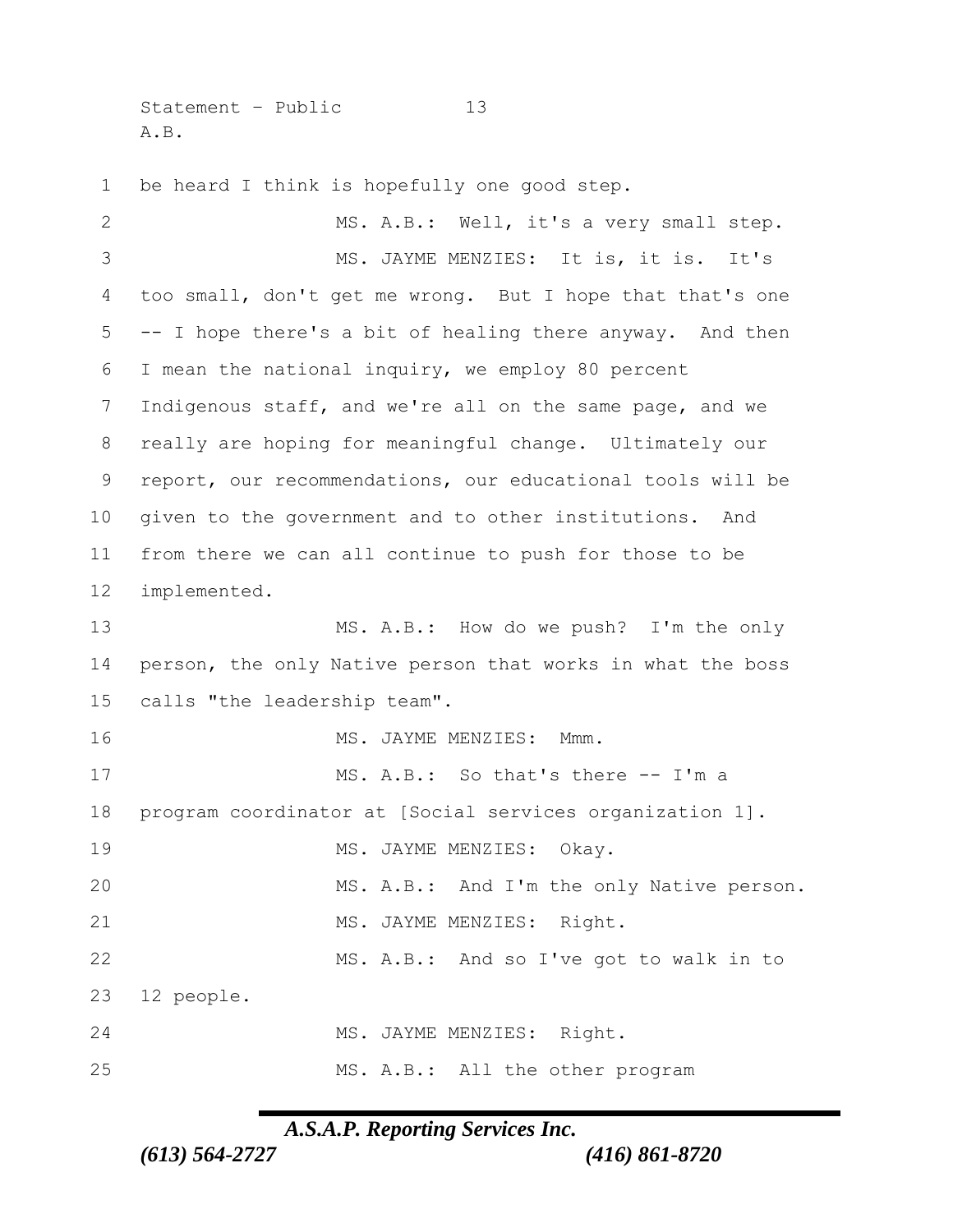Statement - Public 14 A.B.

 coordinators that are non-Native, and try to deal with their ignorance.

 MS. JAYME MENZIES: Right. So the hope is that when we release our report, and then we release recommendations for every single institution, that you can then take those documents, bring them into your meetings and say, "Look at the statistics and look at this report, the federal Canadian-wide report, and it's recommended that in communities like [Social services organization 1] that these things be implemented." So -- MS. A.B.: But they never happened after the whole Picton inquiry. There was a long list of recommendations and none of them have been met. 14 MS. JAYME MENZIES: Yeah. MS. A.B.: So what's to say these will be met? 17 MS. JAYME MENZIES: Honestly, I wish I could tell you it would be a fix. And I agree with you, I'm on the same page with you, there are so many issues that I want changed too. 21 MS. A.B.: Mm-hmm. MS. JAYME MENZIES: And we are just doing our -- we're just trying our darndest to be a big voice in Canadian leadership's ears to change things. And I wish I could promise that there would be change in every area from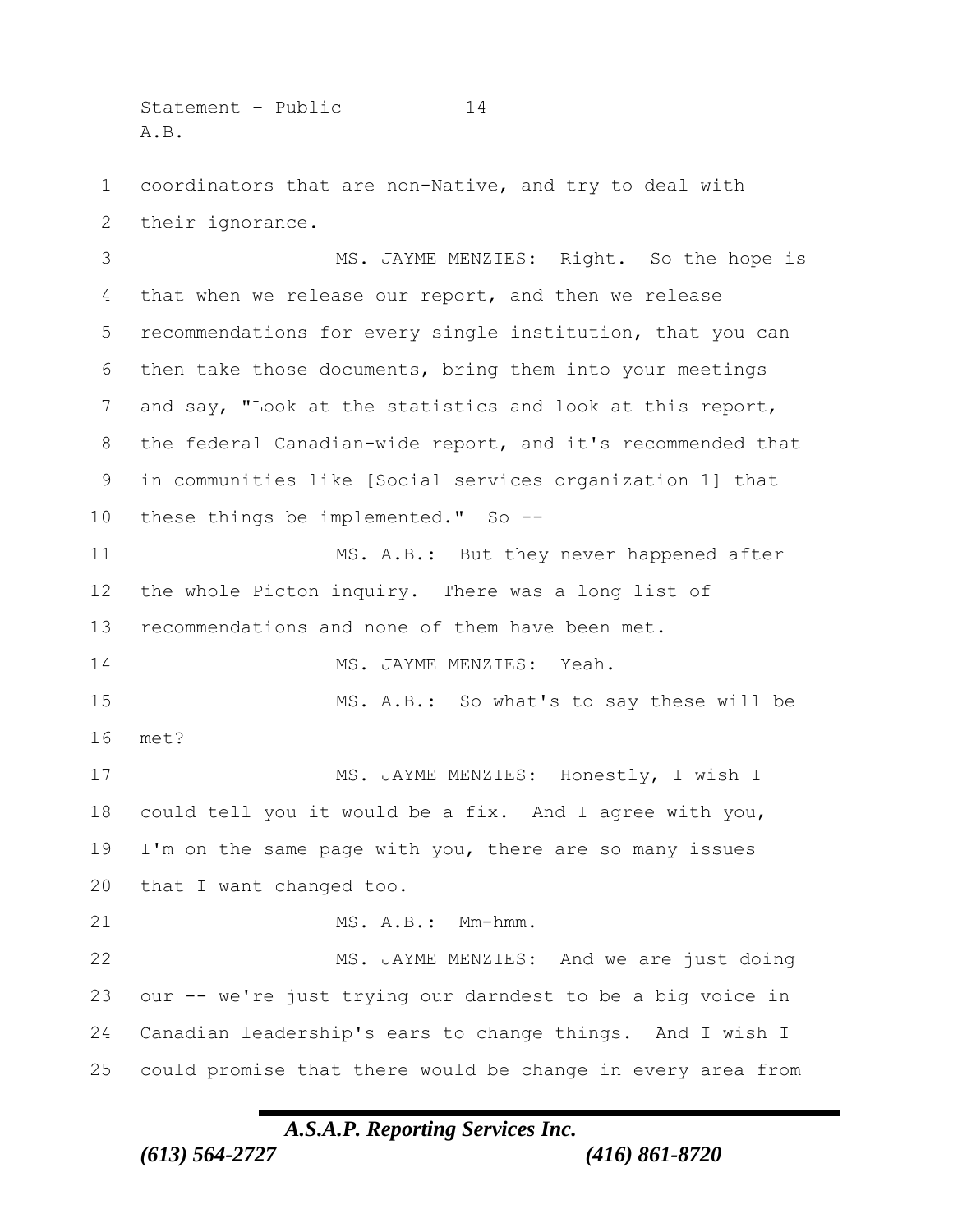Statement - Public 15 A.B.

 drugs, to child welfare, to hospitals, to the justice system, to policy, to land. I can't promise that, but -- MS. A.B.: Well, can the discrimination be removed from some of these -- 5 MS. JAYME MENZIES: The policies? MS. A.B.: Yeah. 7 MS. JAYME MENZIES: That's -- we'll definitely propose that, and we're definitely going to push for it. I mean the federal government organized this inquiry and is funding it, so I would like to presume, and we would all like to presume, that they are willing to hear what we have to say when we come out of it. And that's -- I mean, we're hanging onto hope like you and like everybody else. MS. A.B.: Well, I met Trudeau when he first got elected and I thanked him for the hope, but I don't have it anymore. I think he's a big disappointment. I think he's a huge letdown. This pipeline is another factor. That's violence towards us. 20 MS. JAYME MENZIES: I agree. MS. A.B.: This is Squamish land and he thinks it. And the mayor has now said, acknowledged that it's unceded Squamish land. So what's the best thing to do? If we can't give it back to him then we might as well destroy it. We'll fill it up with concrete and then we'll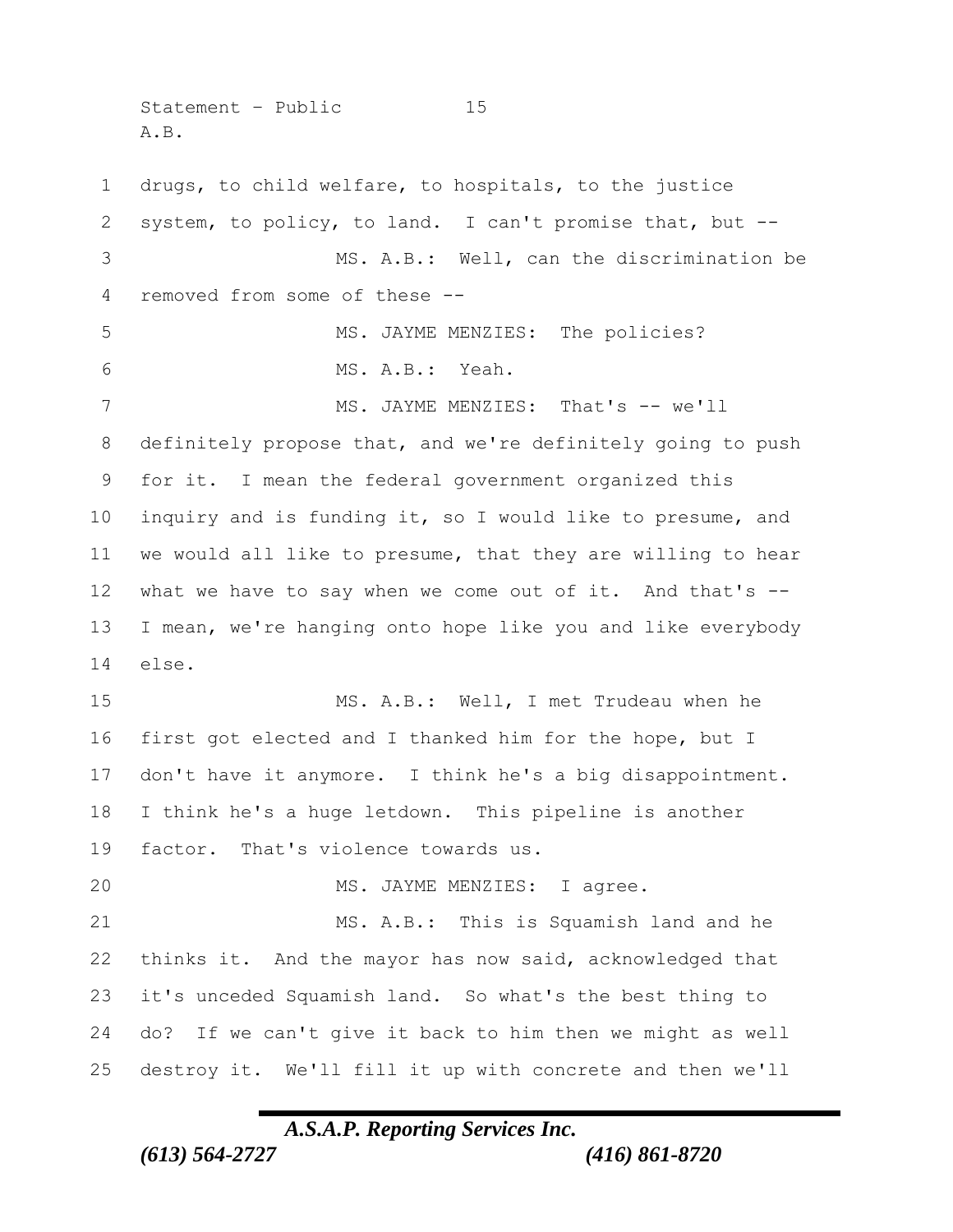Statement - Public 16 A.B.

 pour our oil over it, and then even the Indians won't want it anymore, and we'll be able to do what we want with it. MS. JAYME MENZIES: I'm with you. MS. A.B.: That's how it feels. I have absolutely no hope in Trudeau anymore. I have no hope in the system. I can't stand my boss, who I think -- and gets offended at me when I tell her that her policies are the 8 same as colonizers', like -- that there's no difference. That's what we mean when we say systemic racism, is it's written into the policies. 11 MS. JAYME MENZIES: Yeah. MS. A.B.: And then she gets offended because I've called her a colonizer and doesn't want to talk to me anymore. How is that an answer? I become the problem. 16 MS. JAYME MENZIES: Yeah. 17 MS. A.B.: And I'm tired of that. If I stay quiet then my insides eat away at themselves and I feel lower self-esteem, lower hope for my grandchildren. I feel like I'm disappointing them and letting them down by not speaking out to stop it. And yet if I speak out, then I'm the problem and I have issues at work for the next week with people being rude. MS. JAYME MENZIES: Right. MS. A.B.: People ignoring me. Any of my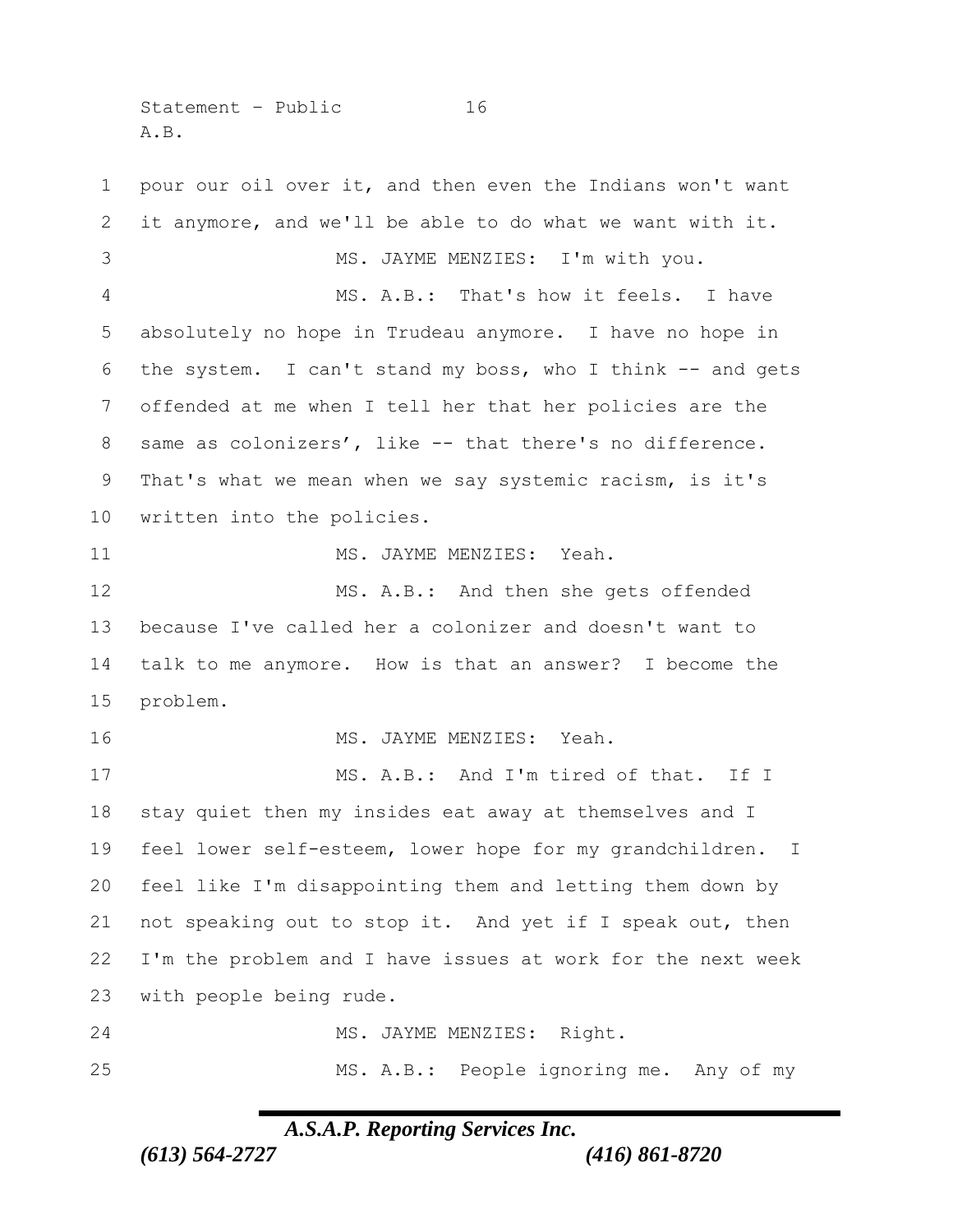Statement – Public 17 A.B.

 proposals being rejected because I'm a problem. So how do I resolve that? How do I -- because the one thing you can't say to anybody Canadian is they're racist. Nobody wants to hear that they're racist. They hardly, hardly accept that they're settlers.

 MS. JAYME MENZIES: Yeah. The other element is we hope that what will come out of this is education. So one way to solve ignorance and racism is an understanding. Right? We hope that with some of the movements that have been happening, but even some of the resources that we put out after this, that people that didn't understand the history of, you know, our First Nations, or Inuit, or Métis, et cetera, will then come to an understanding, and that ignorance and that racism will slowly go away. That's --

16 MS. A.B.: And even all the new Canadians, what, do they take a little oath when they get here to hate us? Because they arrive already knowing that they're better than us.

20 MS. JAYME MENZIES: Hmm.

 MS. A.B.: And they let us know that. You know that in Chinatown First Nations people can't go over to Chinatown and sleep in their doorways? Go walk the streets, you'll see it. The division is very clear, Chinatown is touristy, so we can't dare have poor drunken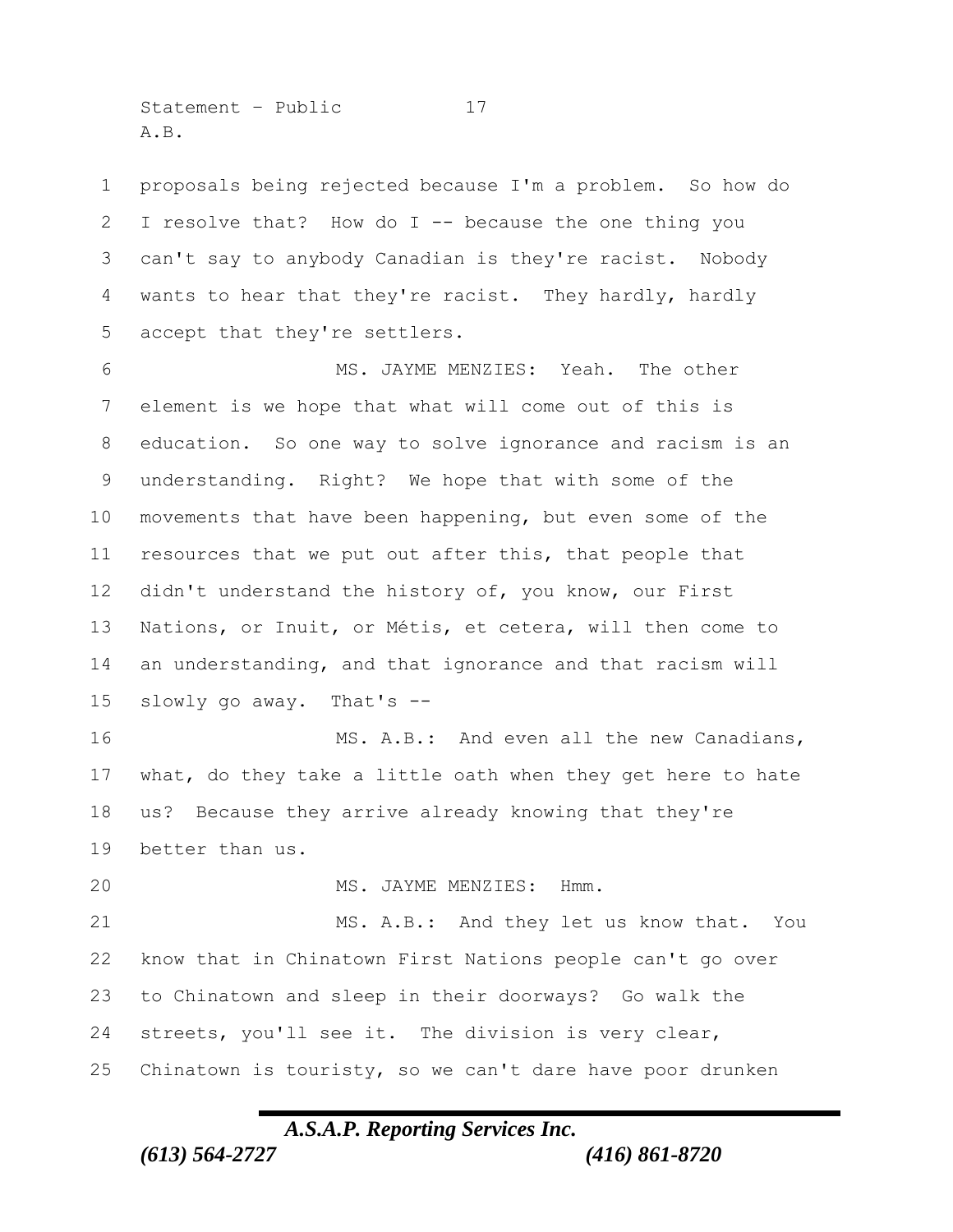Statement - Public 18 A.B.

 Indians or poor high people in Chinatown because that's tourists. So all the Chinese people come down into the Downtown Eastside, and they line up and they take all the resources or the benefits, but we can't go to their side. 5 MS. JAYME MENZIES: Hmm. MS. A.B.: And I think that's unfair. And the police enforce that as well because the tourism in Chinatown is more important than housing people. 9 MS. JAYME MENZIES: Right. MS. A.B.: And you don't want all these drunk people or high people who are doing whatever, digging in the cracks in the sidewalk, in our tourist areas. We can't let tourists see how we treat Indigenous people, or how we handle poverty or mental illness. Because that's the other thing that comes down here is all the mental health issues. 17 MS. JAYME MENZIES: Mm-hmm. 18 MS. A.B.: And I mean the jib use is creating more mental health situations. MS. JAYME MENZIES: Sorry, the...? 21 MS. A.B.: Jib, crystal meth. MS. JAYME MENZIES: Oh, okay, sorry. MS. A.B.: Because there's more and more of that coming down here too. 25 MS. JAYME MENZIES: Oh, okay.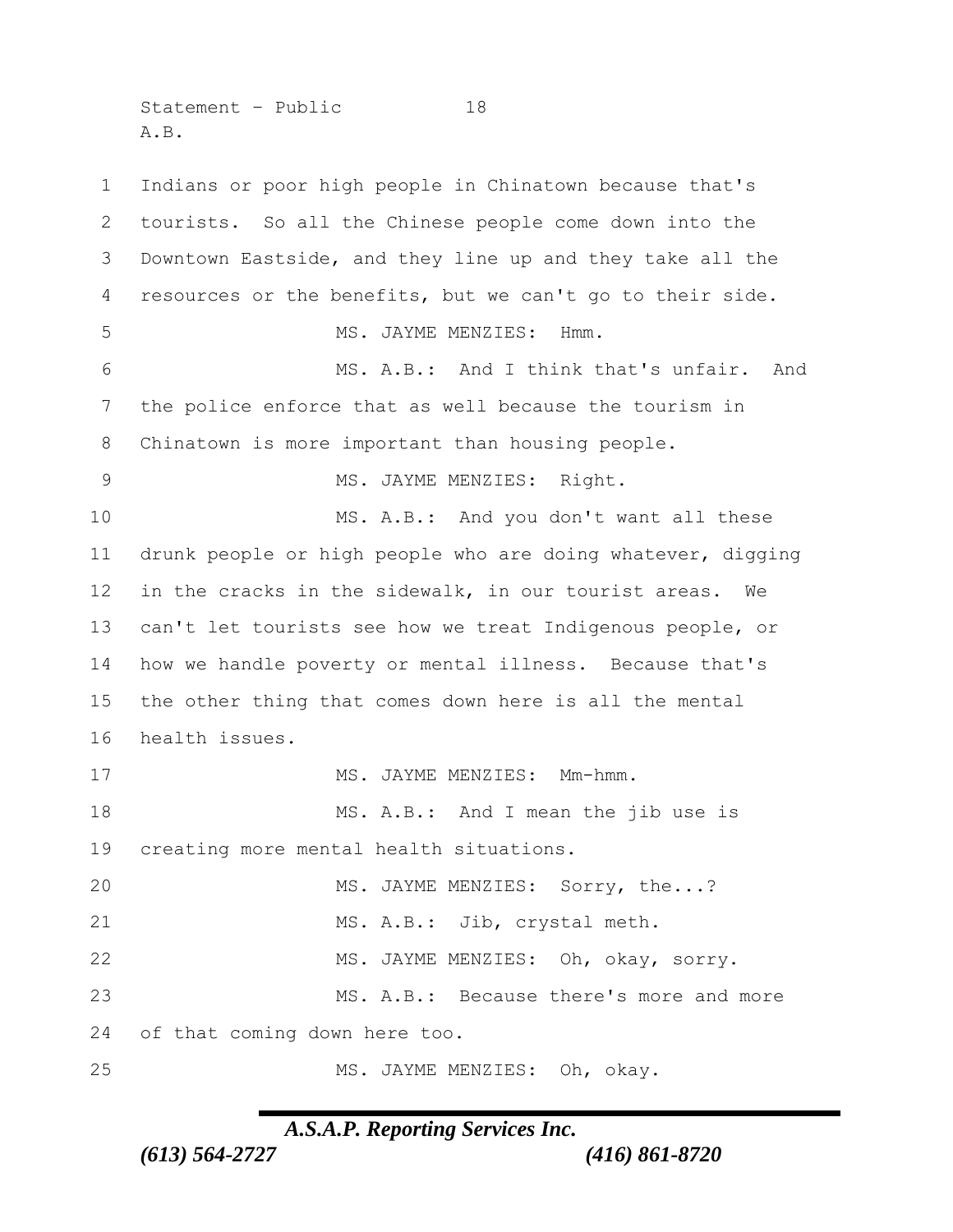Statement – Public 19 A.B.

1 MS. A.B.: And that creates problems. You know, the police don't do anything about drugs down here. 3 MS. JAYME MENZIES: Hmm. MS. A.B.: They don't -- they do not. You can inject in front of them, you can sell in front of them. 6 MS. JAYME MENZIES: Mm-hmm. MS. A.B.: They do nothing. The only thing they're concerned with is property crimes. Try selling it on a bike and you won't get away with it, because they'll stop you to find out if you bought that bike or if you stole it. 12 MS. JAYME MENZIES: Mmm. 13 MS. A.B.: So that pisses me off. 14 MS. JAYME MENZIES: Mm-hmm. 15 MS. A.B.: The fact that we have speed limits on Hastings Street. The reason they're there is because the people are so high or so drunk, they may not know enough to cross the street safely. 19 MS. JAYME MENZIES: Right. MS. A.B.: So we lowered the speed limit to 30 kilometres. 22 MS. JAYME MENZIES: Okay. MS. A.B.: Which is a good thing. MS. JAYME MENZIES: Mm-hmm. MS. A.B.: We don't enforce it. There's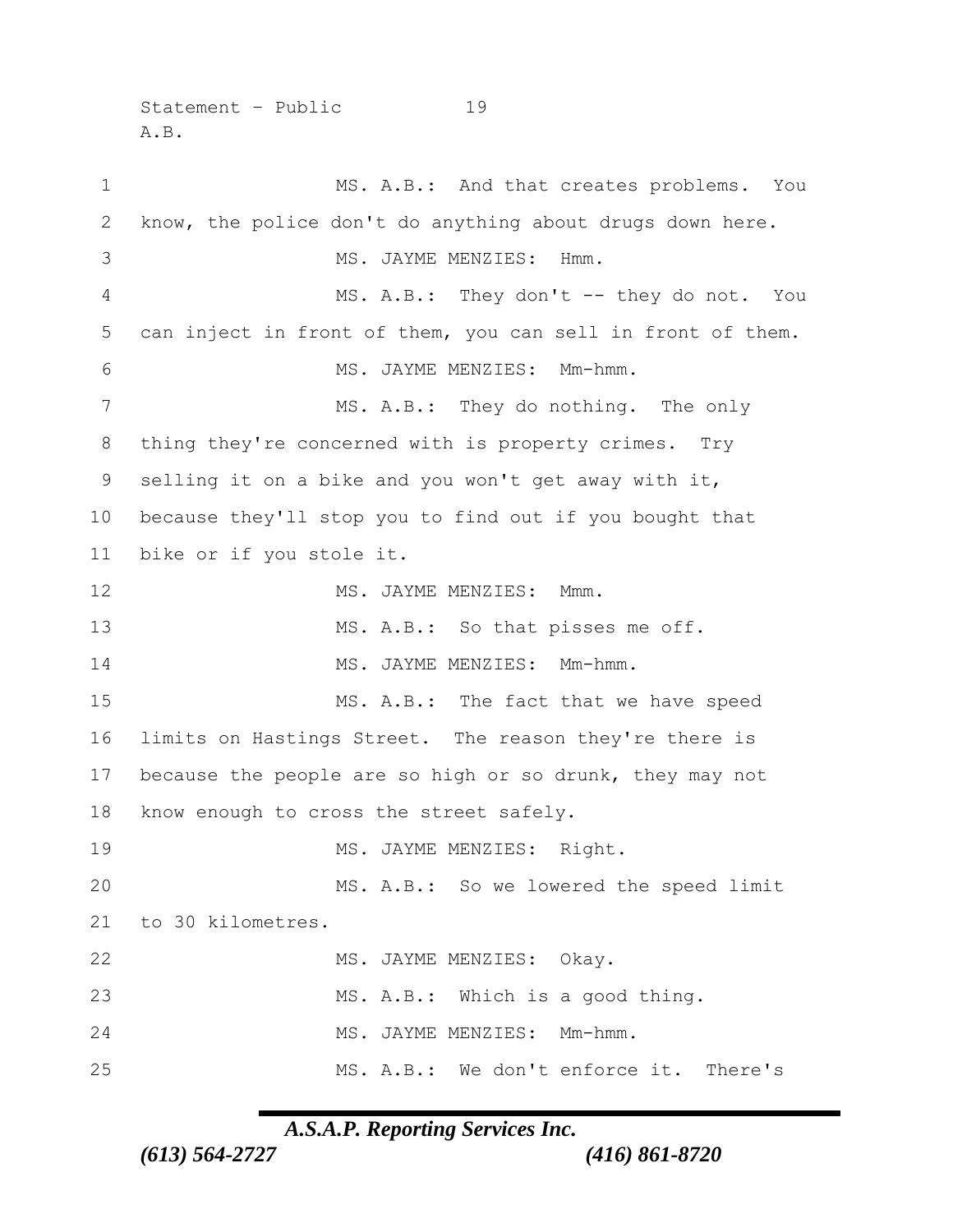Statement - Public 20 A.B.

 20 cops on that street. Any time you look out there, and the cars go zooming by, 50, 60, 70 miles an hour. Anytime somebody gets hit by a car, they're dead instantly, it's not like they can live. And then the cops release a report saying, "Speed and alcohol was not a factor." Well, how do you kill somebody with a car going under 30 miles an hour? But it's because nobody comes to claim the bodies, right, because they come from all across Canada now; they're not 9 here attached to their family, and they're homeless. 10 MS. JAYME MENZIES: Right. MS. A.B.: Okay? So First Nations people down here believe that we're being killed off for our body 13 parts too. Because there's way, way more organ donors now, thanks to us. 15 MS. JAYME MENZIES: Hmm. 16 MS. A.B.: You know, because first they get everybody to sign away your organs on your BC ID or on your driver's licence, and then when you're fentanyl-ed out they've got this piece of paper and they take your organs. So I mean they're doing a lot of that too. MS. JAYME MENZIES: Hmm. MS. A.B.: I don't know what the answers are. I don't think we have the answers. It's like the violence towards us I say is not our issue, "Don't try to tell me how to keep myself safe. Go try and tell men not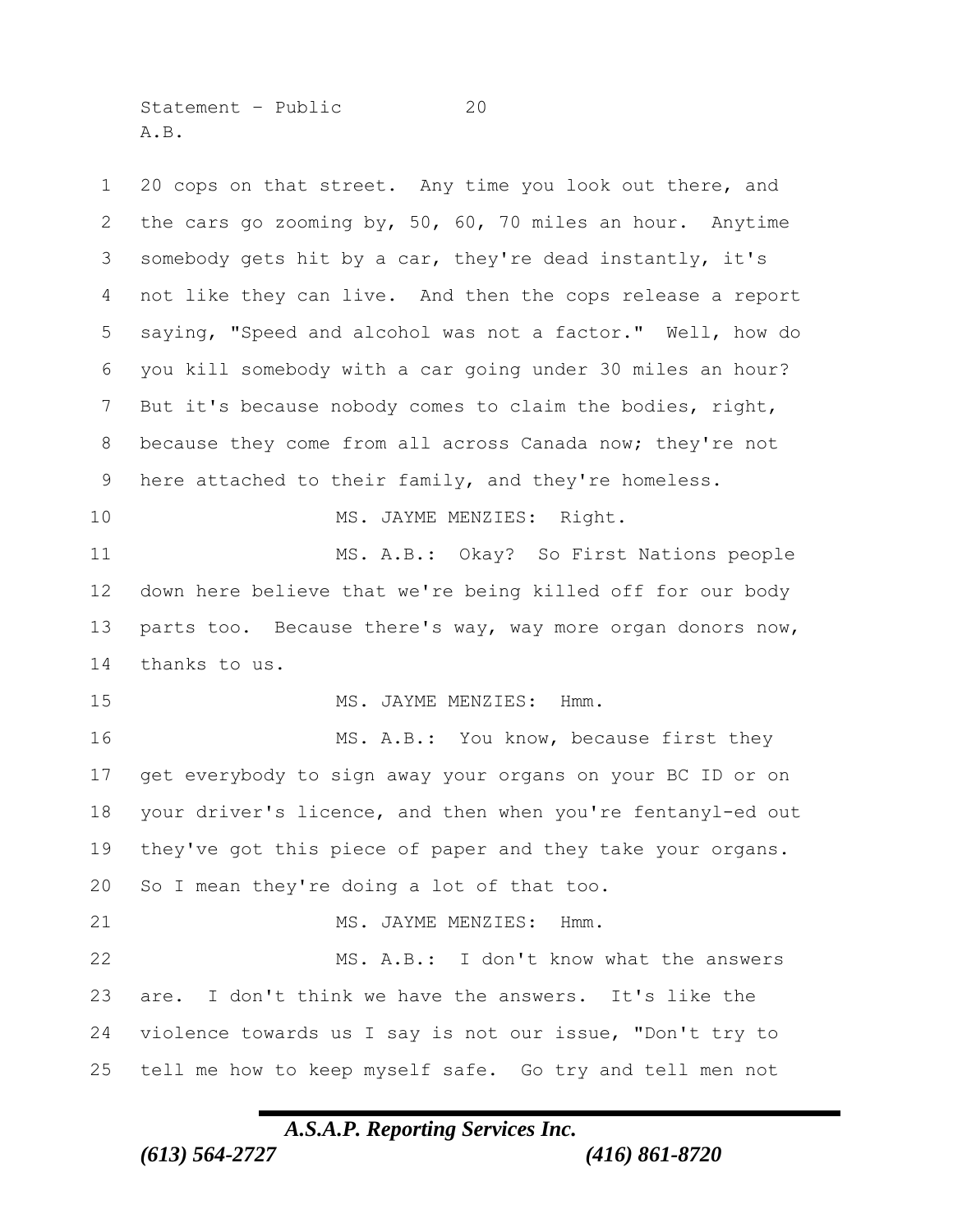Statement - Public 21 A.B.

 to hit women." I raised my son not to hit women. It's not hard to do. It's a really easy thing. You just teach them respect. MS. JAYME MENZIES: Mm-hmm. MS. A.B.: Okay? That's how easy it is. And if they get to be a grown-ass man and they haven't learnt that in their home, then it's up to the courts and the judges, even the cops. I've suggested that. When the cops pick up a man for domestic violence, their comments to them are things -- and I've heard it, "Don't worry, you'll be out in an hour." 12 MS. JAYME MENZIES: Hmm. MS. A.B.: Like why don't we have big bully cops going, "What kind of a man are you? Why are you hitting women?" Like why aren't they taking a stand against it? And the reason I think they're not is because half of them are beating up their wives too. Their attitude is still that you smack your wife if she gets out of hand. And that applies across the board. MS. JAYME MENZIES: Mm-hmm. MS. A.B.: It's not just First Nations, it's just worse down here. MS. JAYME MENZIES: No, that's a societal thing, yeah. MS. A.B.: Yeah. So it's harder on us,

*A.S.A.P. Reporting Services Inc.*

*(613) 564-2727 (416) 861-8720*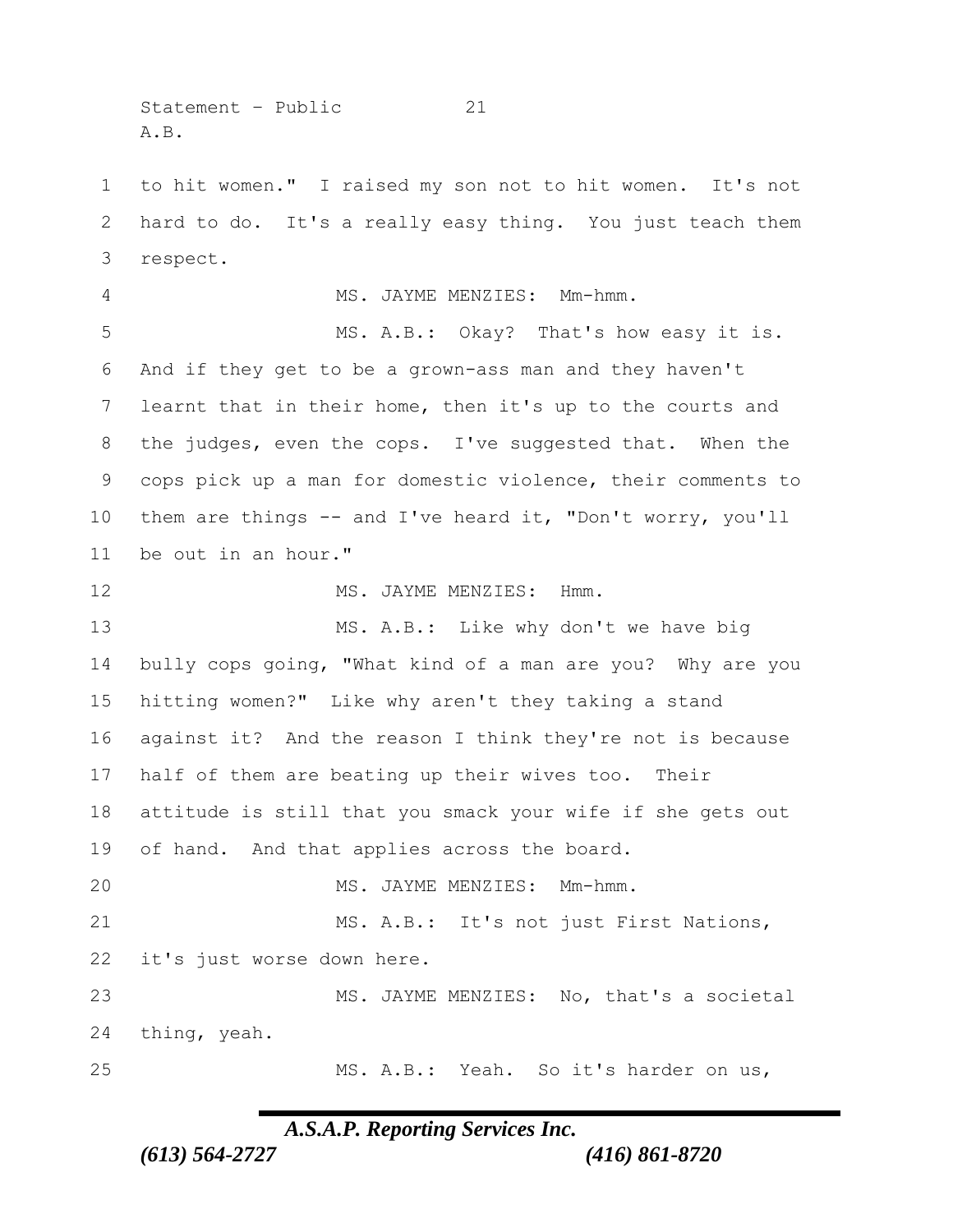Statement - Public 22 A.B.

 but right across the board. So how come white women aren't helping us? If you go down to South Surrey White Rock Women's Place, which is a nicer rich, white neighbourhood, and you talk to the women that are going in there looking for support, "My husband is a police chief, I'm beat up. My husband is a fireman and I'm beat up. My husband is on city council and I'm beat up." That's what you hear down there. And that should tell you how pervasive -- 9 MS. JAYME MENZIES: Yup. MS. A.B.: -- it is to beat up women. So why are we scrambling down here when it should be all women saying no to it? Like white women think -- they don't talk about it because it's shameful for them and their friends. I don't get it. I don't get it. I just don't understand why it isn't stopped. 16 MS. JAYME MENZIES: Mm-hmm. 17 MS. A.B.: If we pulled it together to get enough policies and enough legislation to say, "We're going to fine you if you leave your dog outside in the cold weather", but we can't pull it together to write a policy that says, "We don't leave people outside either"? Like what kind of sense does that make? And how do you think it feels when an animal has more rights than you have? That doesn't feel good. I don't know what else I can say other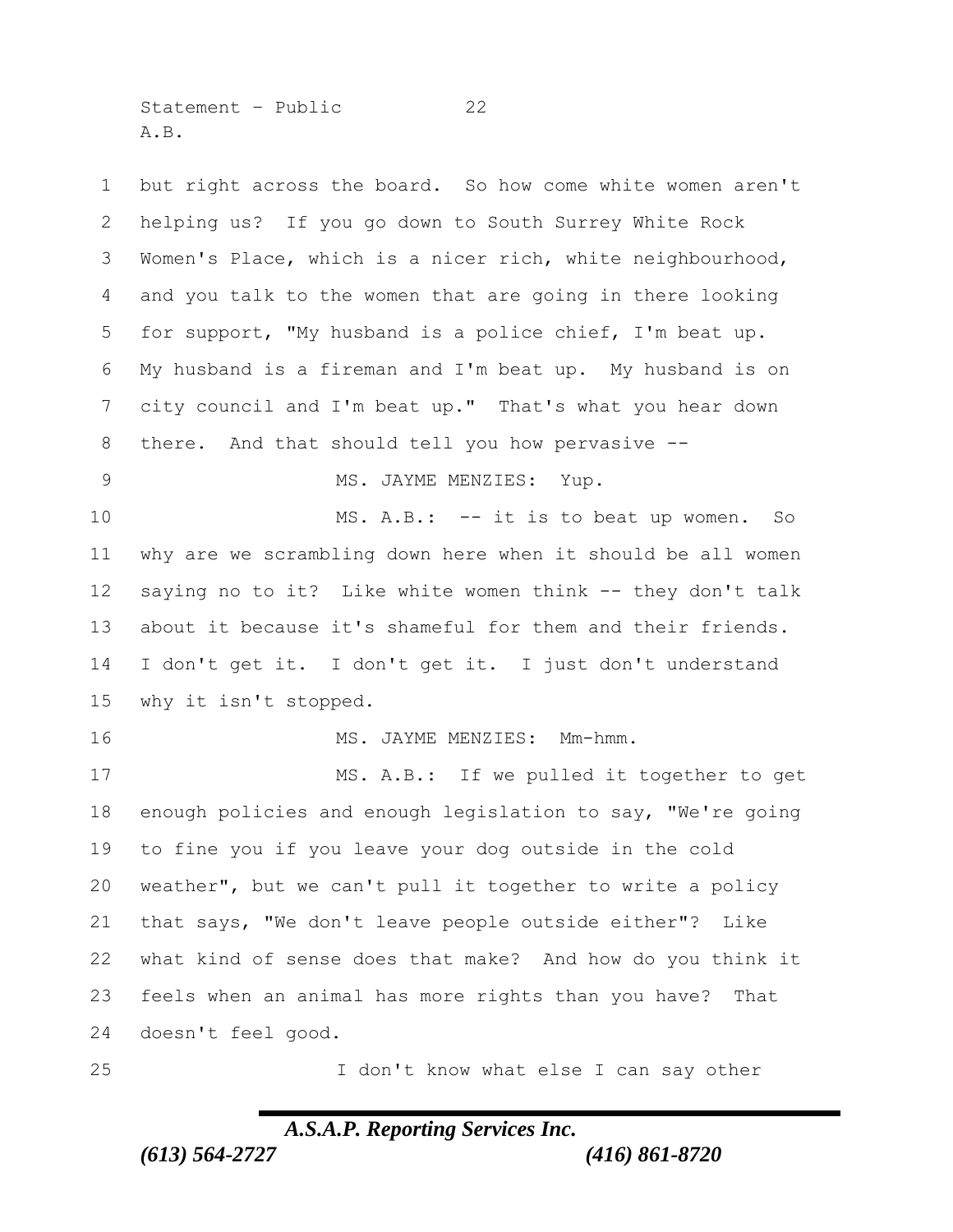Statement – Public 23 A.B.

 than my whole childhood was spent -- because my mum had a series of men. They all beat her up. And I called the cops every time, and never once did they do anything. Back then a man's home was his castle. And the men would stand at the door, because they never did not answer it to the cops, and they would just swear at the cops and tell the cops, "So what, what are you going to do about it", when I was a kid. And all the cops would do is tell my mum, "We'll wait five minutes and we'll escort you out safely." My mum had six kids, usually one or two babies, what can you gather in five minutes to get out safely and be okay? 12 MS. JAYME MENZIES: Mm-hmm. MS. A.B.: So I grew up not believing that bullshit about the cops will save your life, or the cops will help you. They've never protected me, not once, not in my abusive relationships. I'm single now and I've been violence-free for more than 20 years, but it was not an easy out. 19 MS. JAYME MENZIES: Mm-hmm. MS. A.B.: It was not easy at all. And the cops provided nothing: no help for me as a child and no help for me as an adult. The courts provided nothing. Do you know what my husband was allocated child support for three kids? \$50. So tell me that I'm not pigeonholed down here. And that was it. It didn't matter what I said or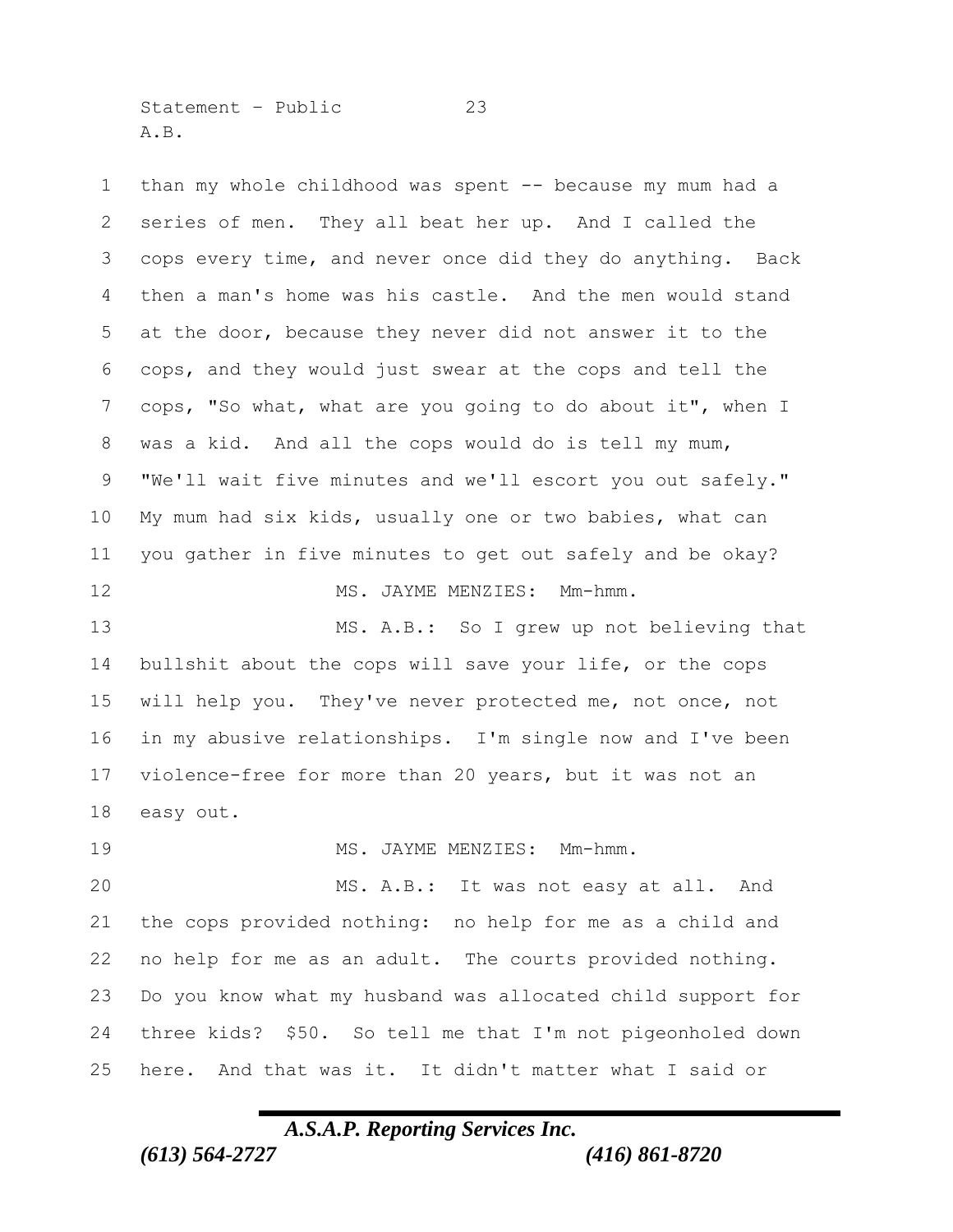Statement – Public 24 A.B.

 asked for. \$50, that's it? Like give me a break. That's all my dad paid for me in child support was \$50, for me and my brother, for two of us. And then 25 years later a judge awards me the same amount for three kids? How -- you wouldn't get that. I don't know, you would get a lot more in court. Why is it we're viewed as less?

7 And that's how it is. It just it doesn't matter what avenue you look down. If we go to the hospital because we're sick, they treat us like shit. If you go to the courthouse because we've had something happen to us, we're treated like shit. Get on a bus, we're treated like shit. You walk into a restaurant, we're treated like shit. You walk into a department store, if it's not Army and Navy, if we've tried to dare go up Granville or down Robson, we're followed around the stores like we're crooks and criminals. So Canada has to change.

18 MS. A.B.: White Canada has to change. And it's not even white Canada anymore. You know, the reason they're selling all this land off to foreign investors is because then they don't have to answer the Indian question. That's what I think and that's what I believe. If they sell it all off to other countries, then the government is off the hook. And that's exactly what they're doing because we're prime real estate here in BC.

17 MS. JAYME MENZIES: Mm-hmm.

## *A.S.A.P. Reporting Services Inc.*

*(613) 564-2727 (416) 861-8720*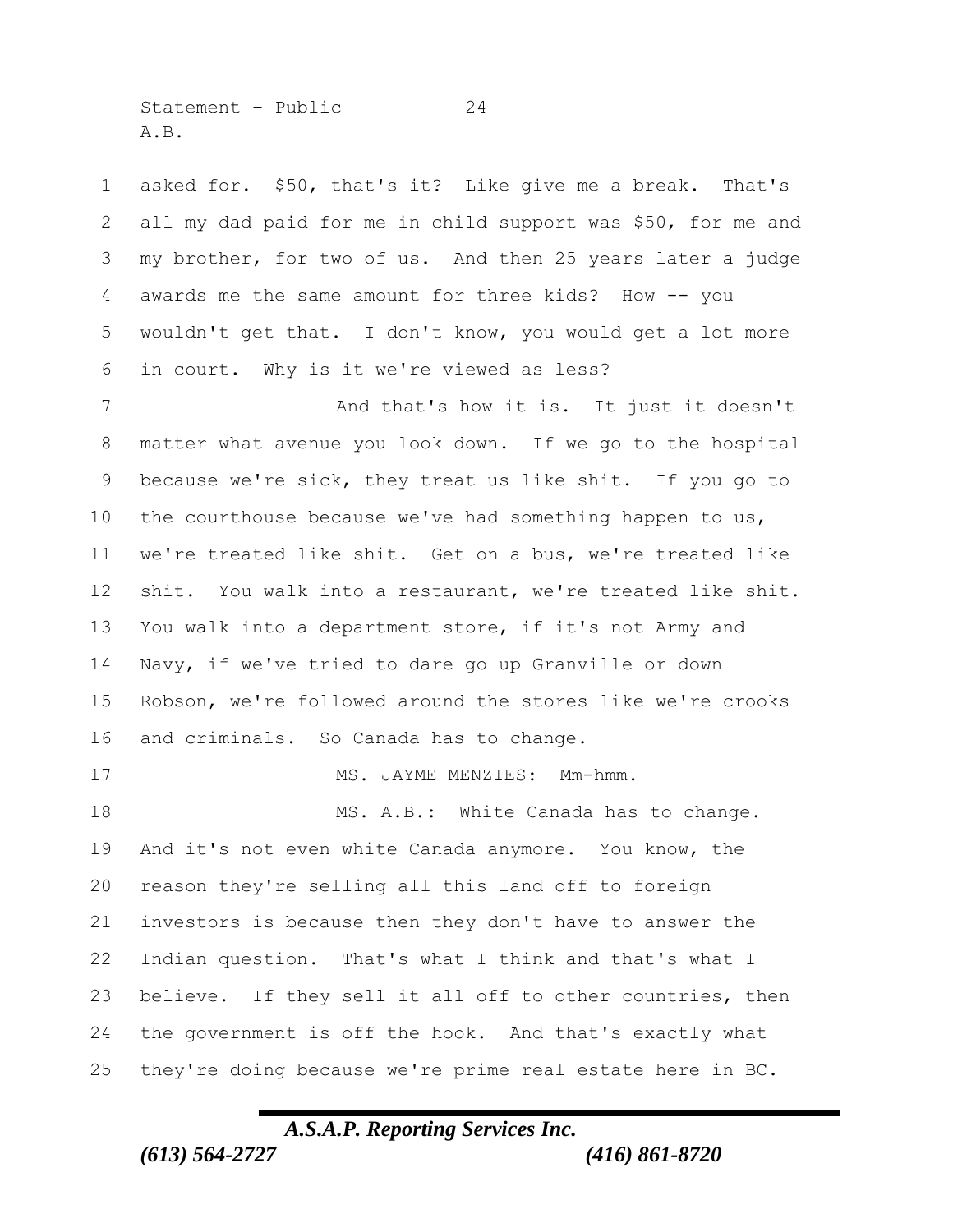Statement – Public 25 A.B.

 You know, we're the last frontier on the whole planet. South America has some, but basically there's nothing else pristine. And we're losing that here, and we're giving it up without any kind of a struggle, and we're not even saying anything to it. We're just letting them sell, "Sell it off, sell it off." I don't know. I don't know. Do you have any questions for me? Because this is just upsetting me to talk about it. 10 MS. JAYME MENZIES: Yeah. I don't have any questions. You covered a good gamut of things, but I don't want to rush you, I just want to make sure like if there was any individual that you wanted to speak about specifically, or if you're more -- I mean this was a broad and really important to review a lot of the issues in the area, but if there's anything more specific you wanted to talk about. That's all. 18 MS. A.B.: Well, just the young couple. 19 MS. JAYME MENZIES: Yeah. MS. A.B.: You know -- MS. JAYME MENZIES: This past couple of weeks. MS. A.B.: Yeah, like what is her safety plan? 25 MS. JAYME MENZIES: Yeah.

*A.S.A.P. Reporting Services Inc.*

*(613) 564-2727 (416) 861-8720*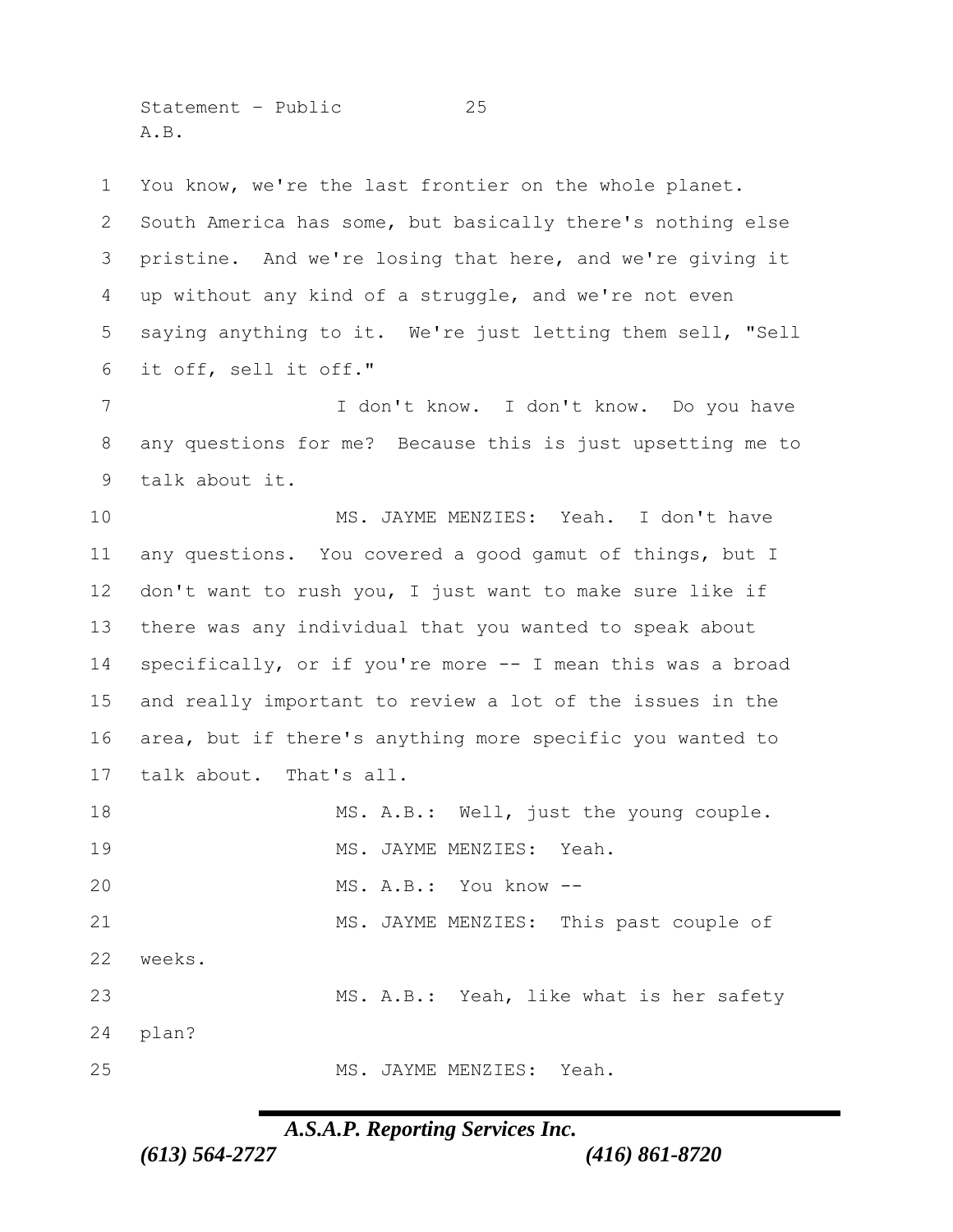```
Statement - Public 26
A.B.
```
1 MS. A.B.: What do I do to keep her safe? 2 MS. JAYME MENZIES: Yeah. MS. A.B.: If building managers and the front desk staff and everything just watch it, and then the cops just watch it, what can I do? MS. JAYME MENZIES: Mm-hmm. What is [Social services organization 1]? What kind of work do you do? MS. A.B.: Well, I'm the program coordinator and I do outreach wishes for women in the sex trade. 12 MS. JAYME MENZIES: Mmm, okay. Thank you. And do you find that you have supports for you in this work? MS. A.B.: Absolutely not. Absolutely not. There's absolutely no support for me. And I've asked, and asked, and asked. I've asked to go to my board of directors, and I was told that I couldn't. I have repeatedly asked for support for the kind of work that I do. MS. JAYME MENZIES: Yeah. MS. A.B.: Because I arrange funerals for people, I help women get their kids back, or help them to supervised access to their kids, which is heartbreaking. I help them through family court, I help them find housing.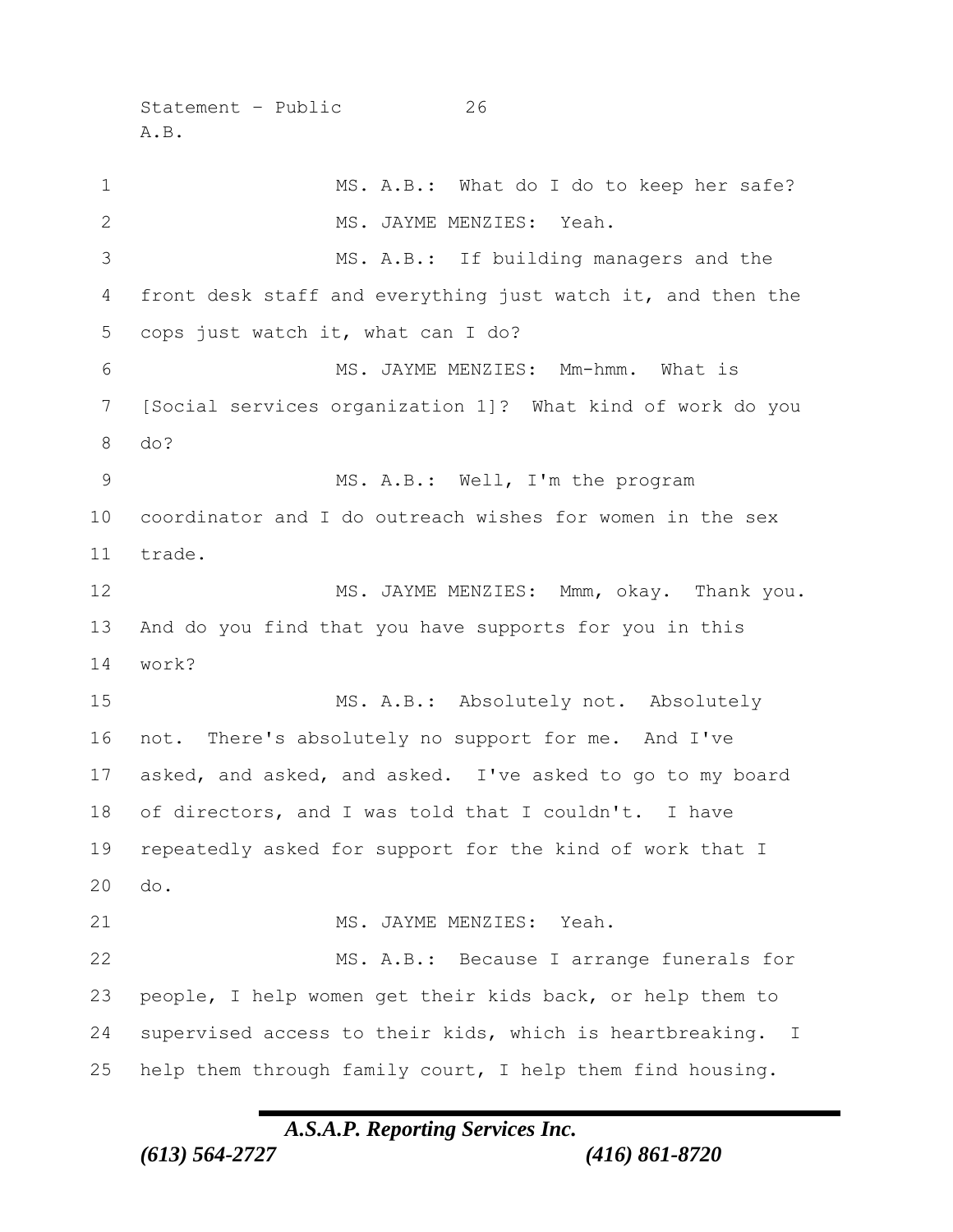Statement – Public 27 A.B.

1 MS. JAYME MENZIES: Heavy stuff. MS. A.B.: Yeah. And I've got no support, no nothing in my job. My boss hates me. I'm the problem. So -- and she's told me over and over again to go find another job, and cut back my hours because I'm such a problem. So that's why I just get more -- and now I'm 64 years old, and I'm paying 1,200 month rent, and I can't even retire because where will I move? Like I can't pay my rent on pension. So I'm feeling almost desperate or really frightened about my own future. 11 MS. JAYME MENZIES: Right. 12 MS. A.B.: At this point. And working for someone who doesn't value the work I do, or doesn't 14 appreciate the work I do, or doesn't recognize -- I have 150 women on my case load. 16 MS. JAYME MENZIES: Yeah. 17 MS. A.B.: And they're the reason I stay. And a boss that doesn't recognize it and just wants me out. Right? Because she doesn't like -- I'm the problem. I bring up the racial stuff. 21 MS. JAYME MENZIES: Hmm. MS. A.B.: I don't know how to handle that. MS. JAYME MENZIES: Is it a City of Vancouver organization or is it a provincial organization?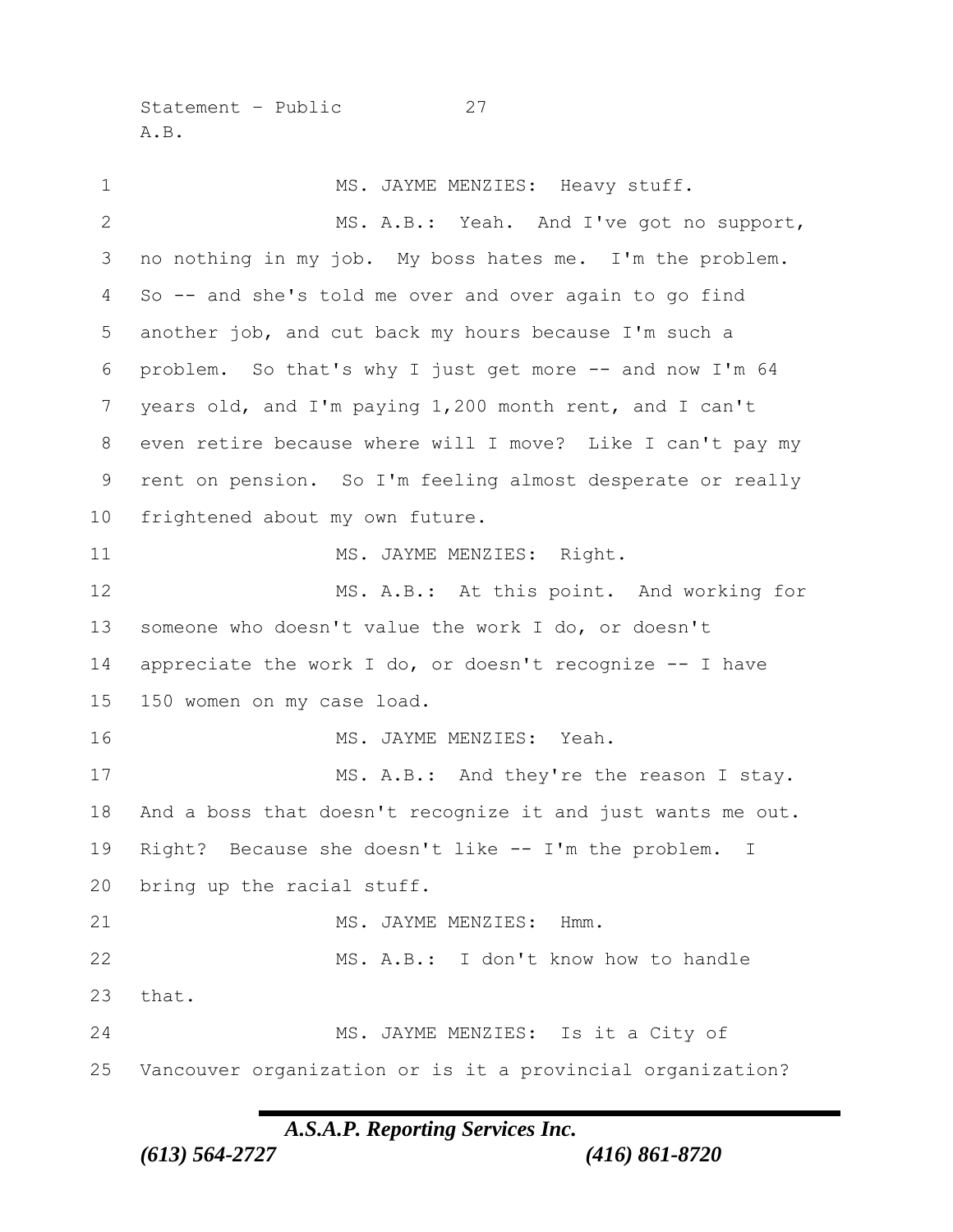Statement – Public 28 A.B.

1 MS. A.B.: It's a non-profit. MS. JAYME MENZIES: It's a non-profit. Oof. MS. A.B.: Yeah, there's nothing I can do. 5 MS. JAYME MENZIES: Hmm. MS. A.B.: So. Oh, I already know there's nothing I can do about anything. Like I just get angry and that's all. MS. JAYME MENZIES: I can't think of an answer myself, but if you -- we do have aftercare available through the national inquiry, and if you can think of something that you feel could help you that we could do for you, that's an option. And we'll definitely stay in touch with you, and our health support workers will be in touch with you, for example. But if it's anything -- you know, whether you would like us to connect you with some sort of mental health side of things, or if you need help in some other way, or if you -- MS. A.B.: I need the same thing everybody else needs, a chance to be okay and affordable housing. MS. JAYME MENZIES: Yeah. MS. A.B.: And I don't want to live in an SRO, but it's like that's how the policy streamline us. MS. JAYME MENZIES: Mm-hmm. MS. A.B.: Is right down here to Main and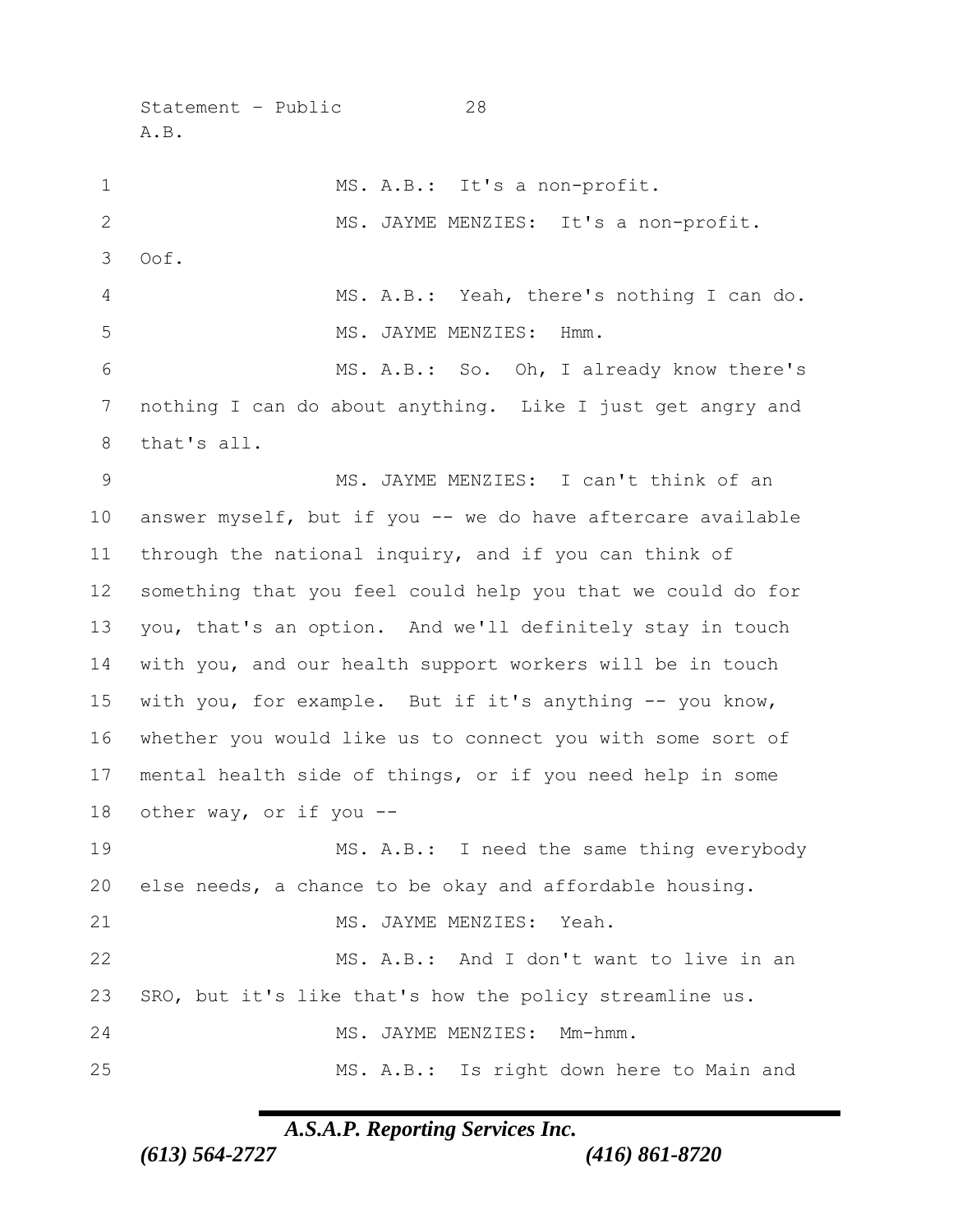Statement – Public 29 A.B.

 Hastings, and then give us shit for being down here. After they move us down here then they want to dislike us or let us know how distasteful we are for being down here. So that's not fair either. Like I've worked my whole life, but there's no -- there's no money in social services. MS. JAYME MENZIES: Mm-hmm. MS. A.B.: You know, it's not like you ever get anywhere or you ever get ahead. I just was able to feed my kids. And with the cost now, I have a harder time taking care of just me than I did taking care of my own kids. My rent is 1,200 and then you still have phone, transportation, car payment, lights, heat, internet, and I make \$15 an hour. MS. JAYME MENZIES: Mm-hmm. MS. A.B.: So it just feels hopeless. Right? It feels absolutely hopeless to be First Nations. --- (Knocking on door) MS. JAYME MENZIES: Mm-hmm. Oh, is that probably -- MS. A.B.: Yeah, it probably means we have to go to work. That's what the phone call was, the boss. 22 Was that you, [E.]? MS. E.: Yes. MS. A.B.: Do we have to go? MS. E.: Yeah.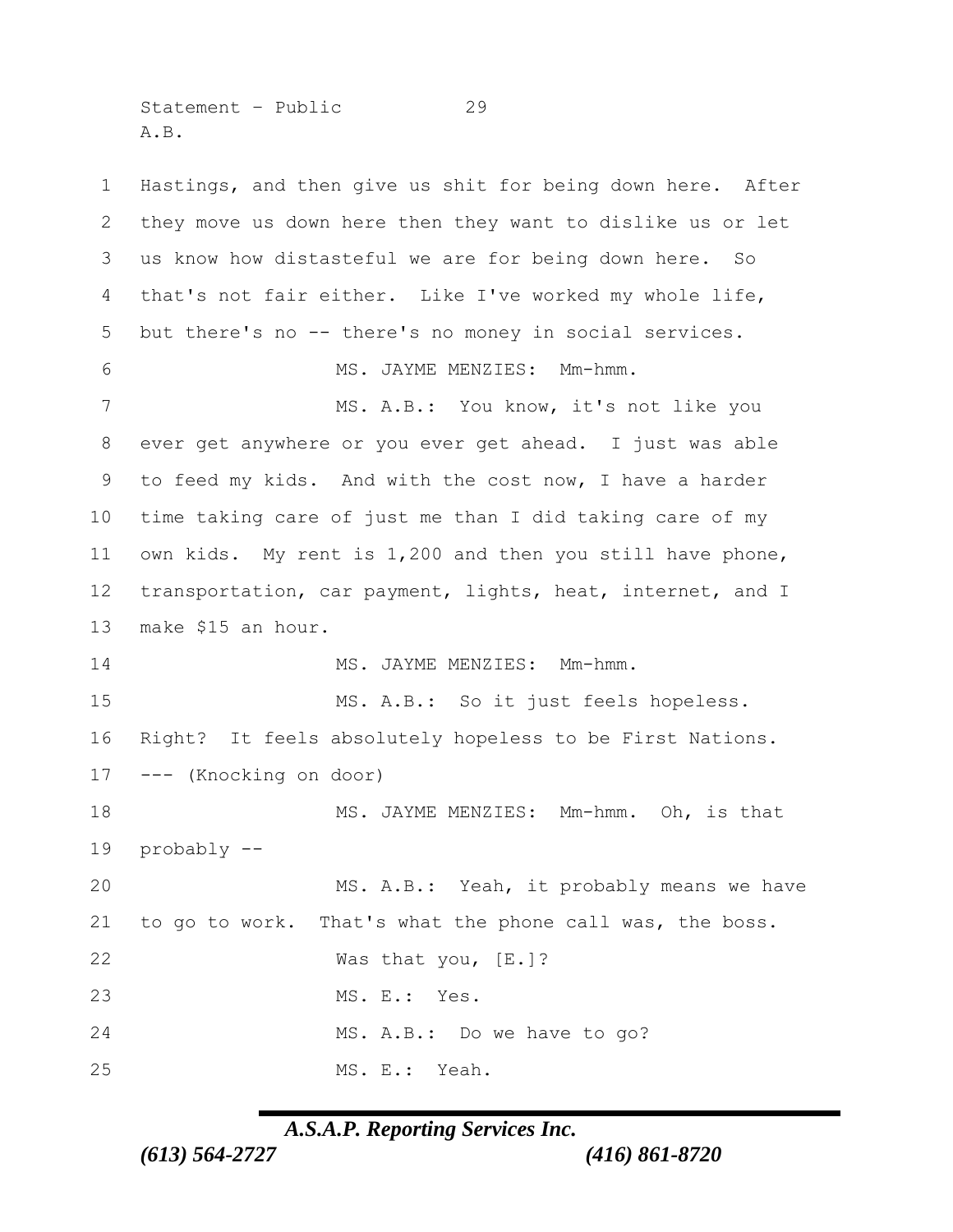Statement – Public 30 A.B.

- 1 MS. A.B.: Okay.
- 2 MS. JAYME MENZIES: Okay. Well, I'll turn
- 3 off the technology.
- 4 --- Whereupon the statement concluded